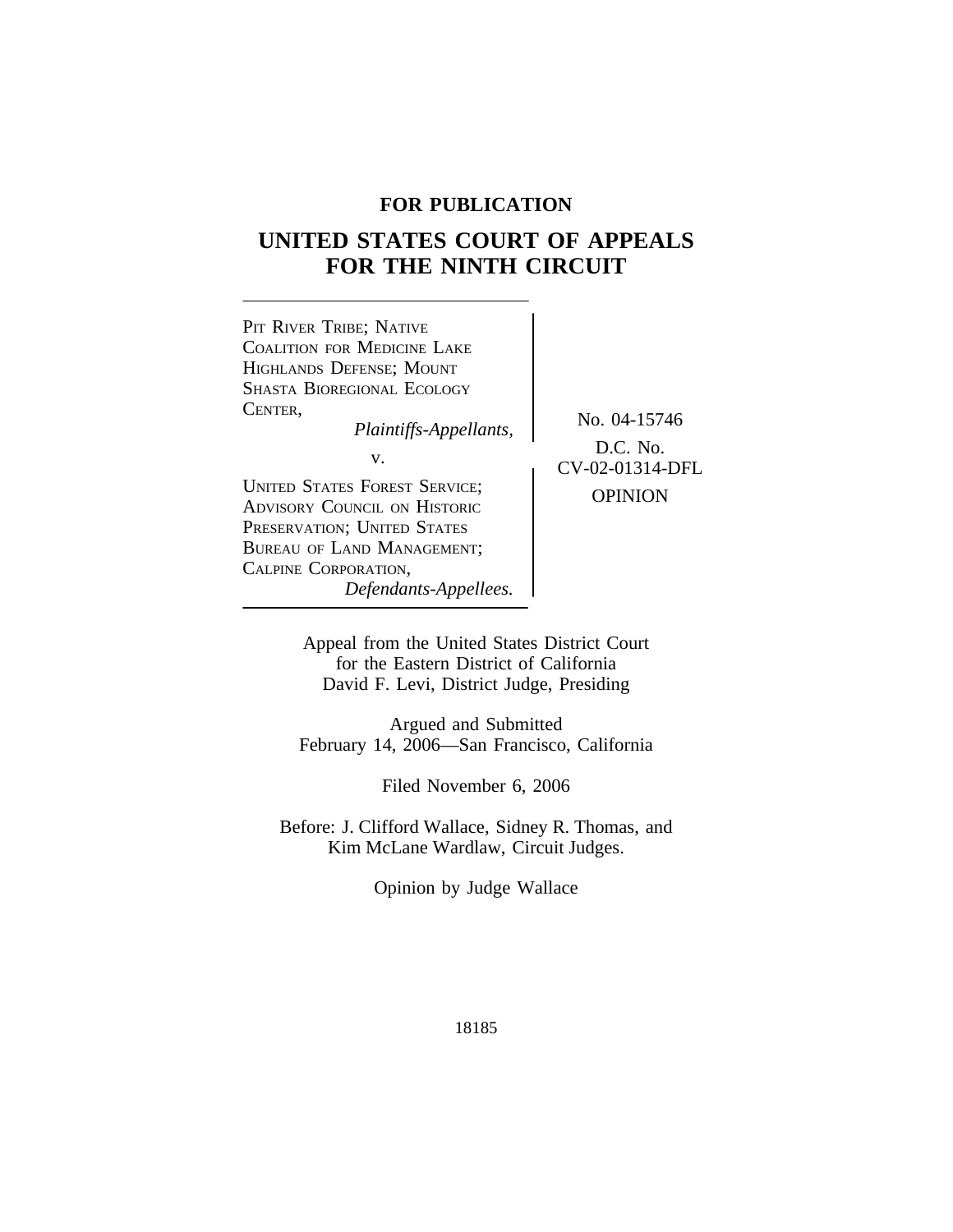# **COUNSEL**

Deborah A. Sivas, Earthjustice, Stanford, California, for the plaintiffs-appellants.

Thomas L. Sansonetti, Andrew Mergen, Todd S. Aagaard, Andrea L. Berlowe, Dep't of Justice, Washington, D.C., for the defendants-appellees.

Robert A. Maynard, Richard W. Oehler, Perkins Coie LLP, Boise, Idaho, for defendant-appellee Calpine Corporation.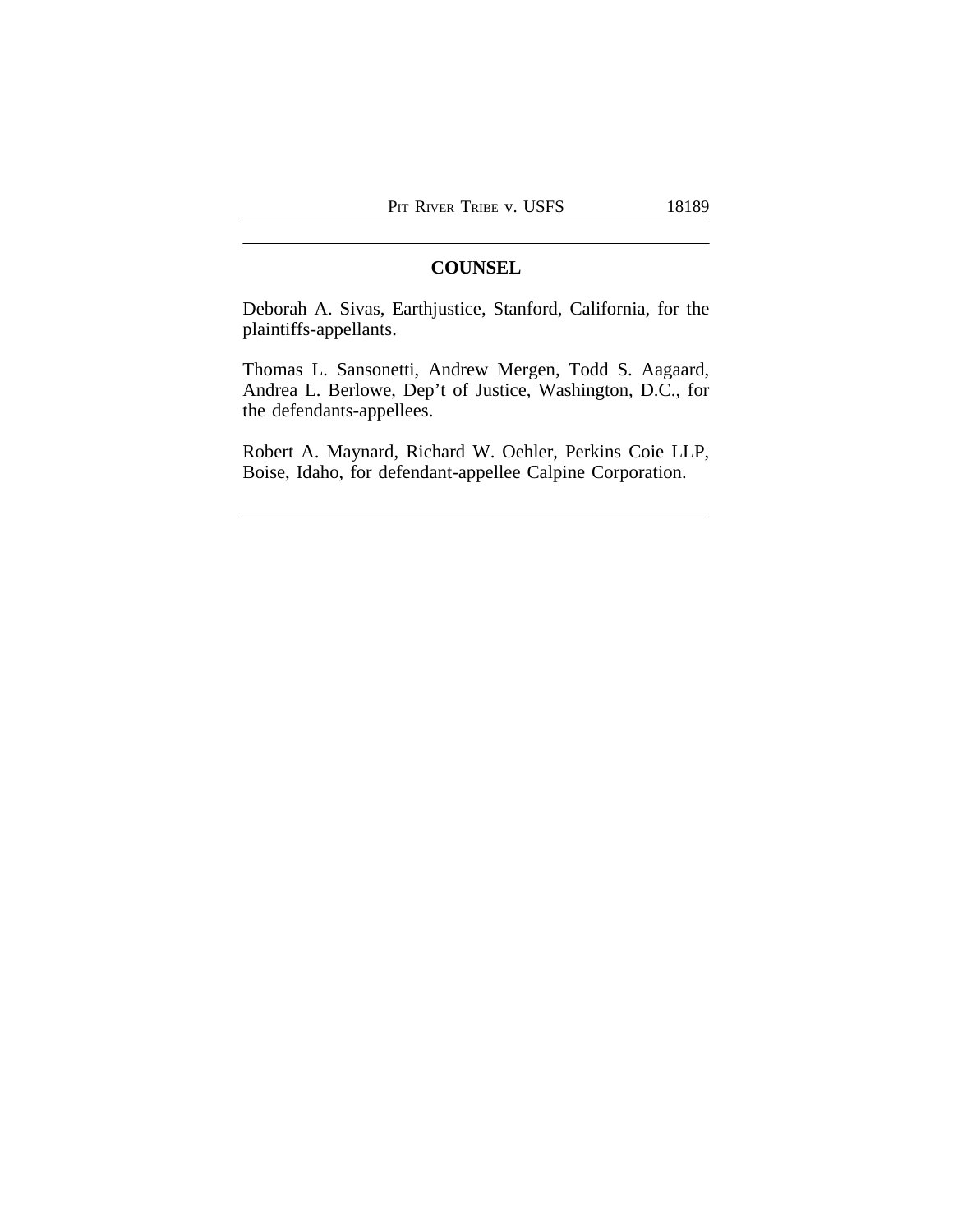#### **OPINION**

# WALLACE, Circuit Judge:

The Pit River Tribe, the Native Coalition for Medicine Lake Highlands Defense, and the Mount Shasta Bioregional Ecology Center (collectively Pit River) appeal from the district court's summary judgment on their claims against the Bureau of Land Management, the United States Forest Service, and the Department of the Interior (collectively agencies). Pit River alleges that the procedures followed by the agencies in extending certain leases in the Medicine Lake Highlands, and the subsequent approval of a geothermal plant to be built there, violated the National Environmental Policy Act (NEPA), the National Historic Preservation Act (NHPA), the National Forest Management Act (NFMA), and the Administrative Procedure Act (APA). Pit River also contends that the agencies violated their fiduciary obligations to Native American tribes. We have jurisdiction pursuant to 28 U.S.C. § 1291. We conclude that the agencies did not take a "hard look" at the environmental consequences of the 1998 lease extensions and never adequately considered the no-action alternative. We therefore reverse.

# **I.**

Medicine Lake and the highlands surrounding it are of great spiritual significance to the Pit River Tribe and to the other Native American tribes in the region. Although the highlands are within the Pit River Tribe's ancestral homelands, they are not part of the tribe's reservation. Tribe members, however, consider the region sacred and continue to use numerous important spiritual and cultural sites within the highlands.

This litigation concerns the efforts of Calpine Corporation (Calpine),<sup>1</sup> a California power company, to develop a geother-

**<sup>1</sup>**Calpine, a nominal defendant in this litigation, recently sought Chapter 11 bankruptcy protection. That process does not affect this appeal.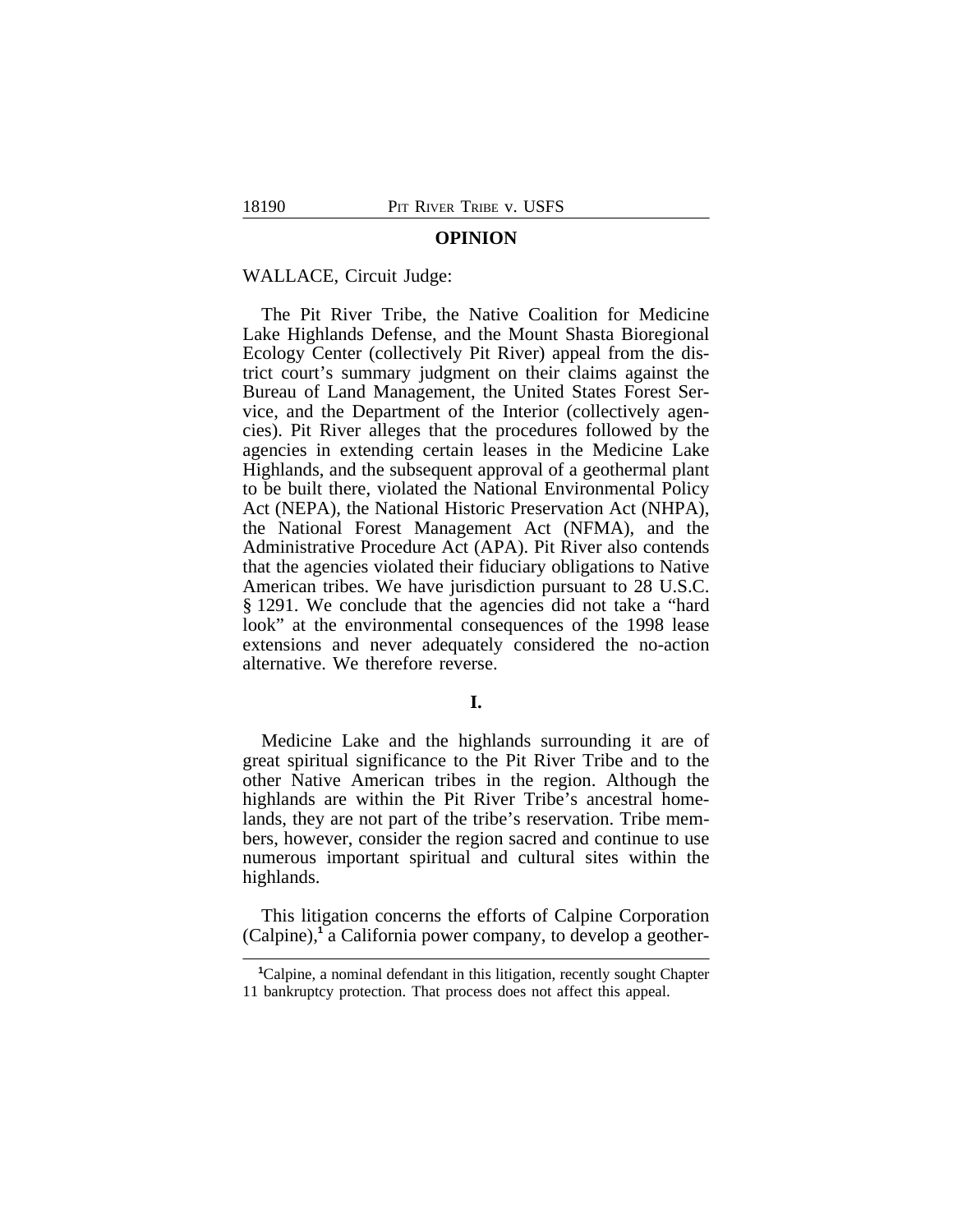PIT RIVER TRIBE V. USFS 18191

mal power plant at Fourmile Hill near Medicine Lake. The Geothermal Steam Act of 1970, 30 U.S.C. §§ 1001-1025 (2005) (as amended), allows the Secretary of the Interior to "issue leases for the development and utilization of geothermal steam" on federal land and in national forests. *Id.* § 1002. Pursuant to the Geothermal Steam Act in effect at the time, the federal government designated the general area of the Medicine Lake Highlands as the Glass Mountain Known Geothermal Resource Area (Resource Area).

In 1973, the Department of the Interior issued a programmatic environmental impact statement (EIS) considering how to implement the Geothermal Steam Act nationwide (1973 EIS). Except for three California locations not at issue in this litigation, the 1973 EIS did not address the environmental implications of geothermal development in particular locations. Rather, the 1973 EIS provided for tiered environmental review because of the wide geographical distribution of potentially affected lands. "Specific details will be identified, evaluated, and described in the environmental analysis record prepared for each lease area prior to any leasing action."

The 1973 EIS repeatedly discussed the interplay between NEPA and the Geothermal Steam Act, admitting that issuing geothermal leases "may constitute major Federal action significantly affecting the quality of the human environment," thus requiring the preparation of subsequent EISs under NEPA. That EIS further provided that "[w]here the interdisciplinary evaluations or studies of any lease program reveal that a particular activity may constitute major Federal action significantly affecting the human environment, ... an environmental statement will be prepared and circulated in accordance with Section 102(2)(c) of the National Environmental Policy Act." The 1973 EIS stated that, in addition to review of leasing decisions, "[p]rior to the construction of power plants and transmission lines, and possibly of byproduct water and mineral extraction facilities, further environmental evaluation will be made. If there are significant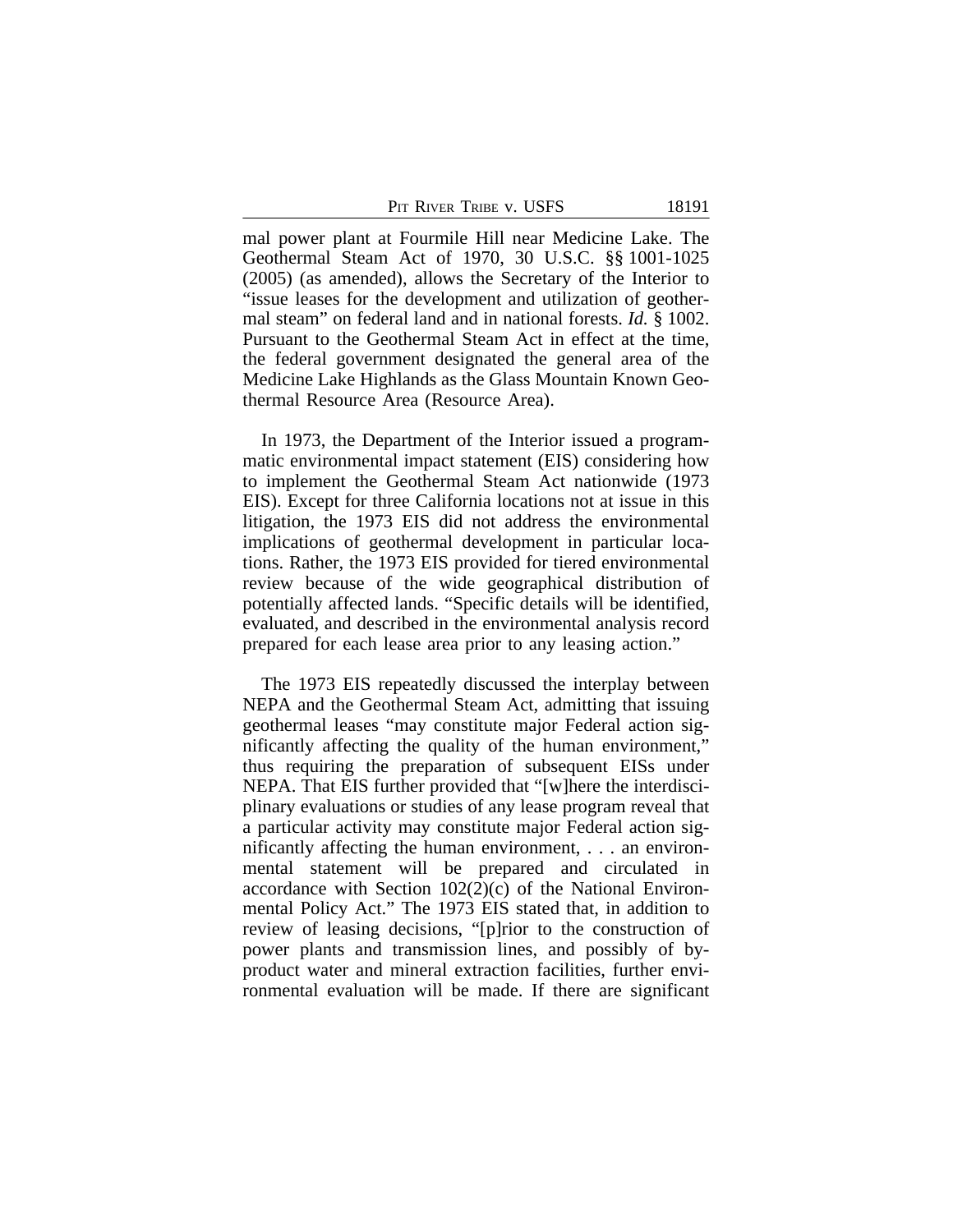potentially adverse environmental impacts not previously considered, an additional environmental statement may be necessary."

Subsequently, in April 1981, the Bureau of Land Management (Bureau) and the Forest Service released an environmental assessment (1981 EA) for "casual use" exploration of the Resource Area. The stated purpose of the EA was "to decide whether to allow geothermal leasing and casual use exploration on approximately 266,800 acres of National Forest land in the Medicine Lake Planning Unit, and an adjacent 26,750 acres." The EA stated that "[o]ne of the Management Directives in the Land Management Plan [was] to provide for geothermal development where it is compatible with other uses," and recommended leasing "in all areas with special stipulations applied to sensitive areas." It contained no discussion of the cultural or tribal impacts of the proposed leasing.

The 1981 EA acknowledged that, in general, "[a] decision to lease carries with it the right to develop a discovered resource, subject to the limitations of the lease." It also made clear that "[t]he details of future exploration and development cannot be evaluated prior to leasing," and that "[f]urther analysis will be required for the later stages of exploration and, if a resource is discovered, development." The 1981 EA observed that "[a]t each step in the process there are numerous environmental safeguards required by the system, including EAs or EISs, and public participation." In an appendix to the 1981 EA, the EA made clear that several staged EAs or EISs would be required to proceed to subsequent phases of the project.

In 1984, the Bureau and the Forest Service jointly issued a Supplemented Environmental Assessment for leasing activity in the Medicine Lake area (1984 EA). While the 1981 EA focused on casual use exploration, the 1984 EA explicitly addressed "the exploration, development and production phases of the geothermal program," with an eye to "deciding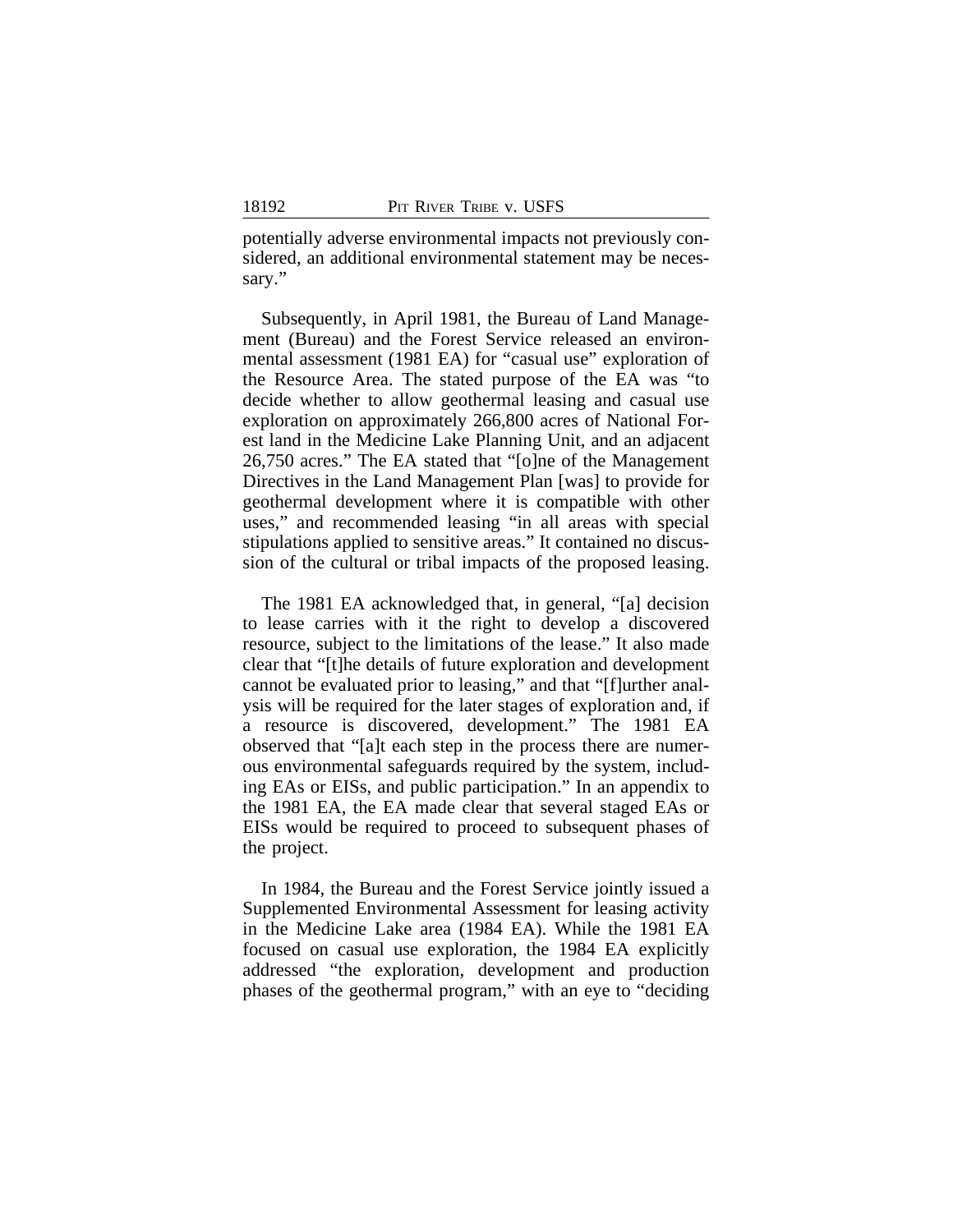PIT RIVER TRIBE V. USFS 18193

which lands should be leased and what measures are required to protect valuable resources." The 1984 EA also required "[t]he lessee [to] file an operating plan for subsequent activities in exploration, development, and operation of the lease. Each operating plan will require an additional environmental analysis and approval. Additional site-specific conditions are then required before the lessee can begin activities." The document was tiered to the 1973 EIS and specifically incorporated its evaluation of geothermal exploration, development effects, and related issues.

Unlike the 1973 EIS or the 1981 EA, the 1984 EA considered the possible effects of development on the cultural, recreational, and spiritual significance of certain features in the Medicine Lake area. For example, although the 1984 EA acknowledged that "[n]atural attractions could be impaired by construction and development so as to lose their recreational appeal," it suggested that "geothermal production could become an attraction itself."

The document stated that the area remained culturally significant to modern-day Native Americans. The discussion of the area's modern-day cultural significance read, in its entirety, as follows:

The modern Native American peoples who have cultural traditions extending back to the prehistoric period, continue to use resources found in the study area in an effort to preserve their cultural identities. These resources not only include tangible materials such as food and ceremonial items but some natural features of the landscape have spiritual significance as well. These areas have not yet been completely recorded, nor are they likely ever to be. Some general areas of spiritual significance known to be of concern to local Native Americans include: Mt. Shasta, Black Fox Mountain, Little Black Fox Mountain, Medicine Lake, Medicine Mountain and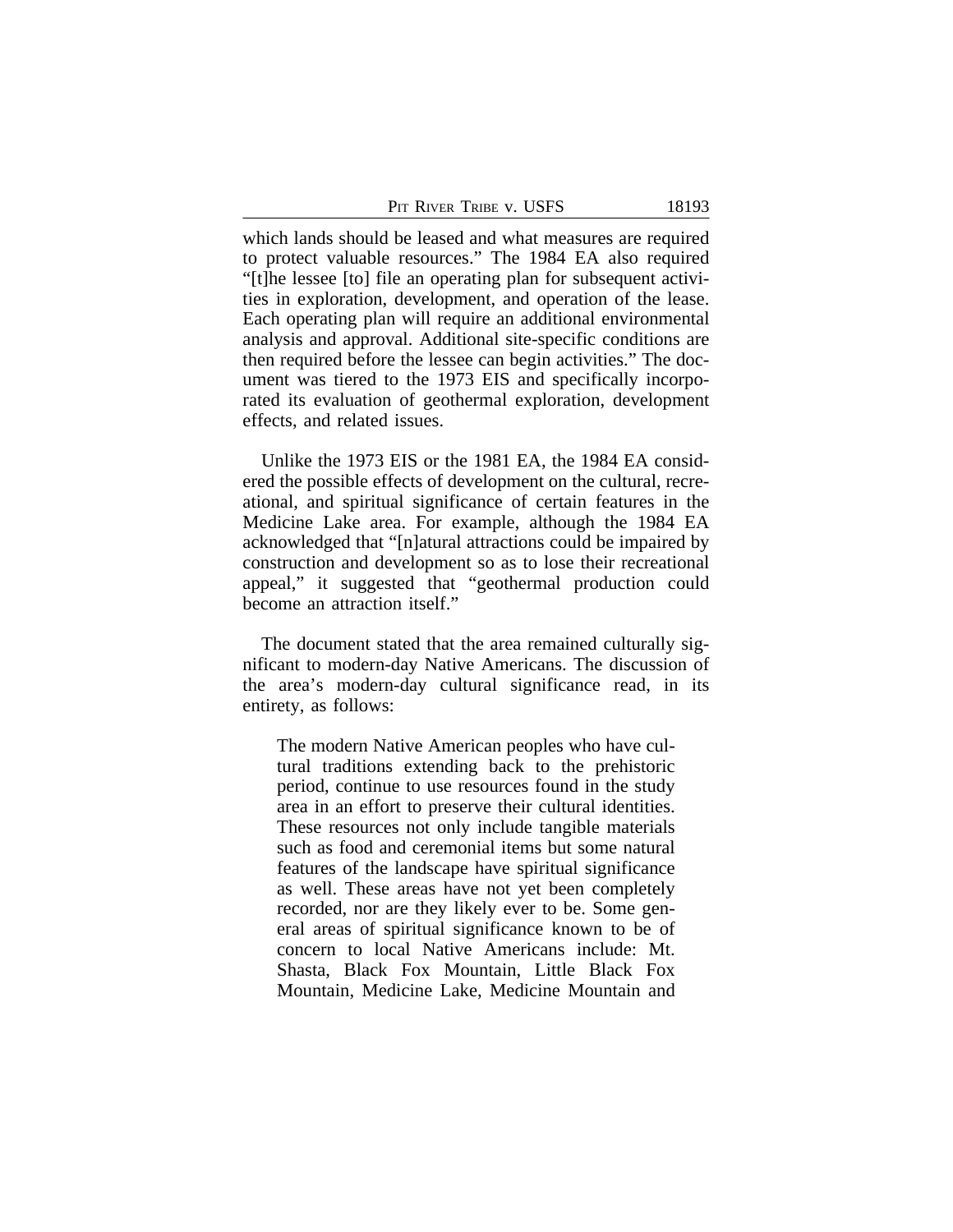various other peaks, mountains and springs. The American Indian Religious Freedom Act of 1979[ ] requires ongoing consultation with local Native American organizations and individuals during all phases of land-surface altering activities for protection of the sites and areas important to the preservation of these cultural traditions.

The 1984 EA also discussed the historical significance of the area: "Although no sites in the study area are currently on the National Register of Historic Places, many have been judged eligible and several are in the process of being nominated. Nomination and/or acceptance is, however, no obstacle to a site's removal by scientific excavation."

The 1984 EA's entire discussion of the effects of the proposed leasing on cultural and historical resources is as follows:

Any ground surface-disturbing activity within the boundaries of a prehistoric, protohistoric or historic site will disturb and/or destroy the patterning of surface and subsurface artifacts and features from which archaeologists infer past human behavior and construct a record of past human lifeways. Any landscape altering activities have the potential to adversely affect the spiritual significance of natural features important to Native American groups.

To address these and other potential impacts, the 1984 EA included a table of mitigating measures. The table indicated that some of the measures would be required as lease stipulations, while others would be analyzed further at the plan of operation stage. The sole mitigation measure listed for the impact on the "spiritual significance of landscape features" was "[c]onsultation with local Native American groups." The 1984 EA optimistically concluded that such consultation would be "100% effective" as a mitigation measure. Never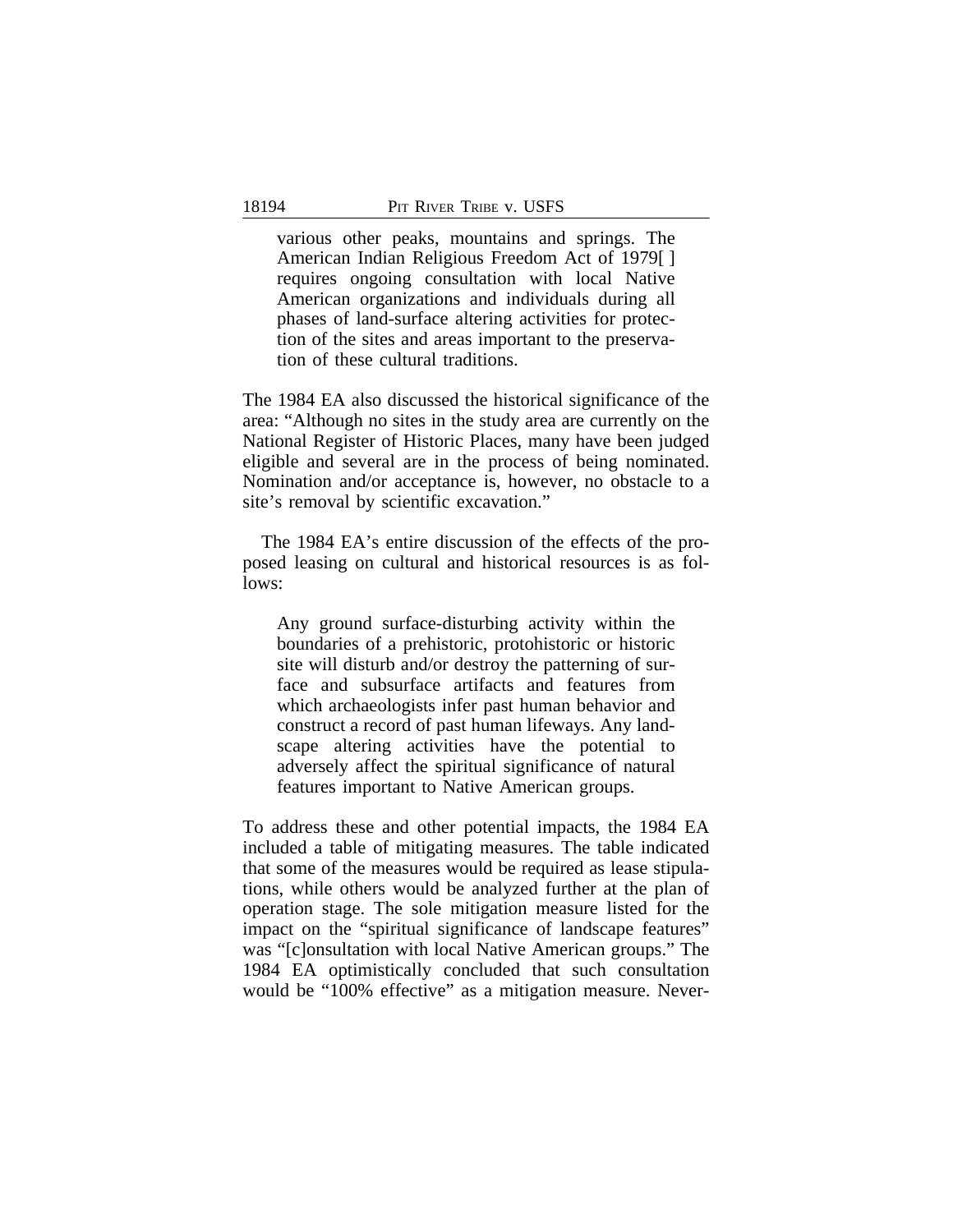theless, three pages later, the 1984 EA contained an alternate finding in a listing of "Unavoidable Adverse Impacts":

Cultural Resources. It is possible that geothermal development will alter the character of the landscape, or certain features of the landscape, to such an extent as to adversely affect those tangible and intangible qualities that Native American groups feel are of spiritual significance. Continuous consultation with Native American groups throughout all phases of the development process, from exploration through design and actual development, *may* succeed in minimizing such conflicts.

With regard to the impact on historical sites, the 1984 EA remarked that "[t]he BLM provides a copy of all [proposed plans of operation] to the State Historic Preservation Officer (SHPO). The SHPO is asked to provide comments on each proposal."

The Bureau and the Forest Service subsequently mailed the 1984 EA to approximately one hundred individuals and organizations who were known to have been interested in the project. It is uncertain whether the 1984 EA was mailed to Pit River. The Bureau received only four letters in response, none of which was from Pit River.

Following the 1984 EA, the BLM committed itself to leasing 41,500 acres in the Resource Area in a Record of Decision (ROD) adopted in 1985. The ROD stated that numerous environmental concerns, including "that cultural resources be protected and that local Native American groups be consulted," would be "addressed at the Plan of Operation review stage." It then concluded "that with application of appropriate mitigation, geothermal development can take place in this area without significant adverse impacts. The potential economic and energy benefits from this relatively clean resource are expected to outweigh any residual adverse impacts." On Janu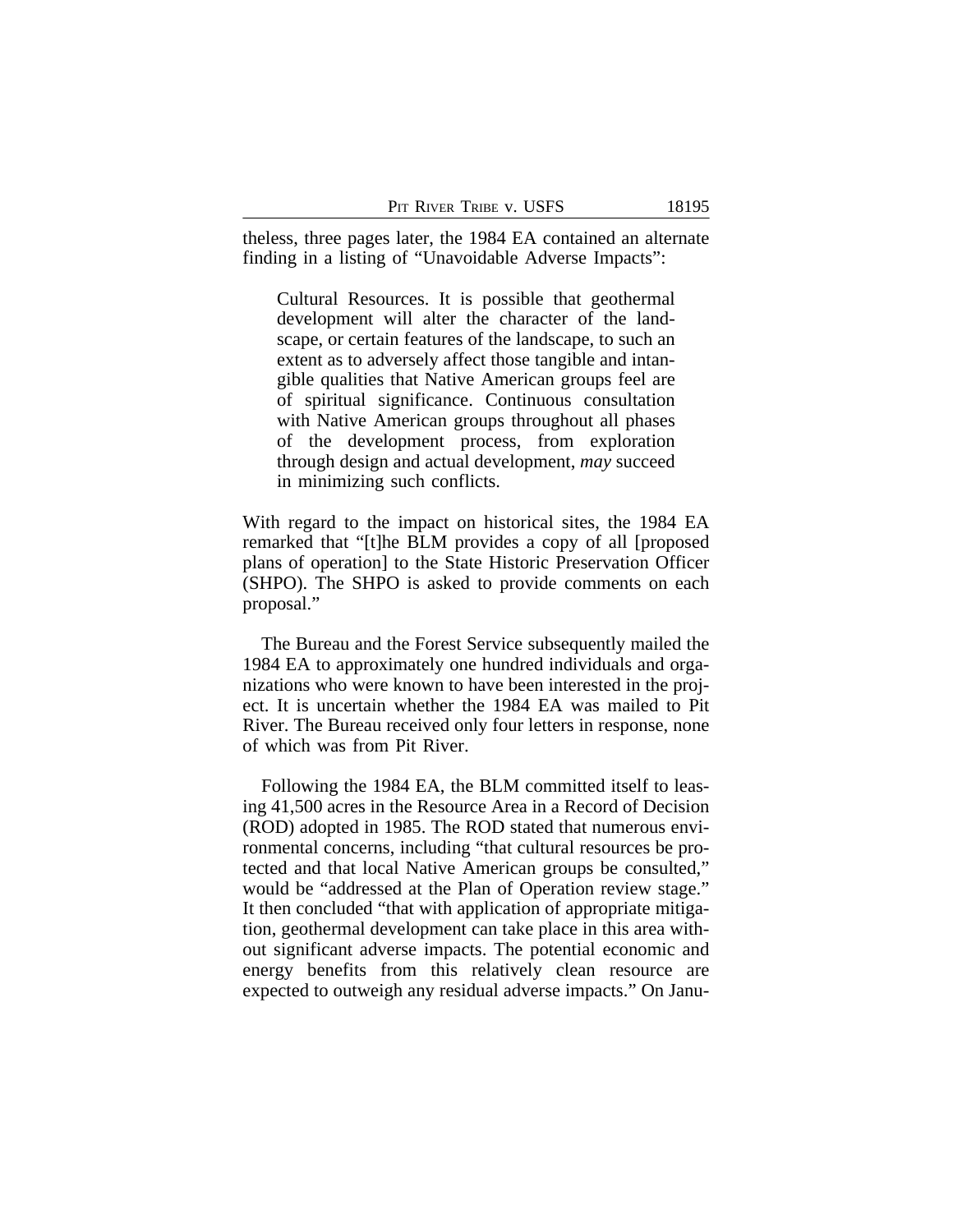ary 22, 1985, the Bureau's California director approved the leasing, concluding that "this action will result in no significant impacts to the human environment and, therefore, . . . an EIS is not necessary."

In June 1988, the Bureau entered into the leases at issue in this case, CA 21924 and CA 21926, without undertaking any further environmental or cultural impacts analysis. The lessee was Calpine's predecessor in interest, Freeport-McMoran Resource Partners Limited Partnership. The leases were for an initial term of ten years effective June 1, 1988.**<sup>2</sup>** Both leases granted the lessee

the exclusive right to drill for, extract, produce, remove, utilize, sell, and dispose of the geothermal resources in the lands described in item 3 together with the right to build and maintain necessary improvements thereupon, for a primary term of 10 years. Rights granted are subject to applicable laws, the terms, conditions, and attached stipulations of this lease, the Secretary of the Interior's regulations and formal orders in effect as of lease issuance and, when not inconsistent with lease rights granted or specific provisions of this lease, regulations and formal orders hereafter promulgated.

Both leases contained two additional stipulations:

1. Existing water in stock tanks, ponds, lakes, reservoirs, springs, creeks or streams is not available for use in any activity unless specifically permitted by the Forest Supervisor, except where the lessee has water rights or the authorized use of such water rights. Access for wildlife at all natural water sources appropriated for

**<sup>2</sup>**Freeport-McMoran designated Calpine its agent for exploration in 1994 and assigned the leases to Calpine in 1996.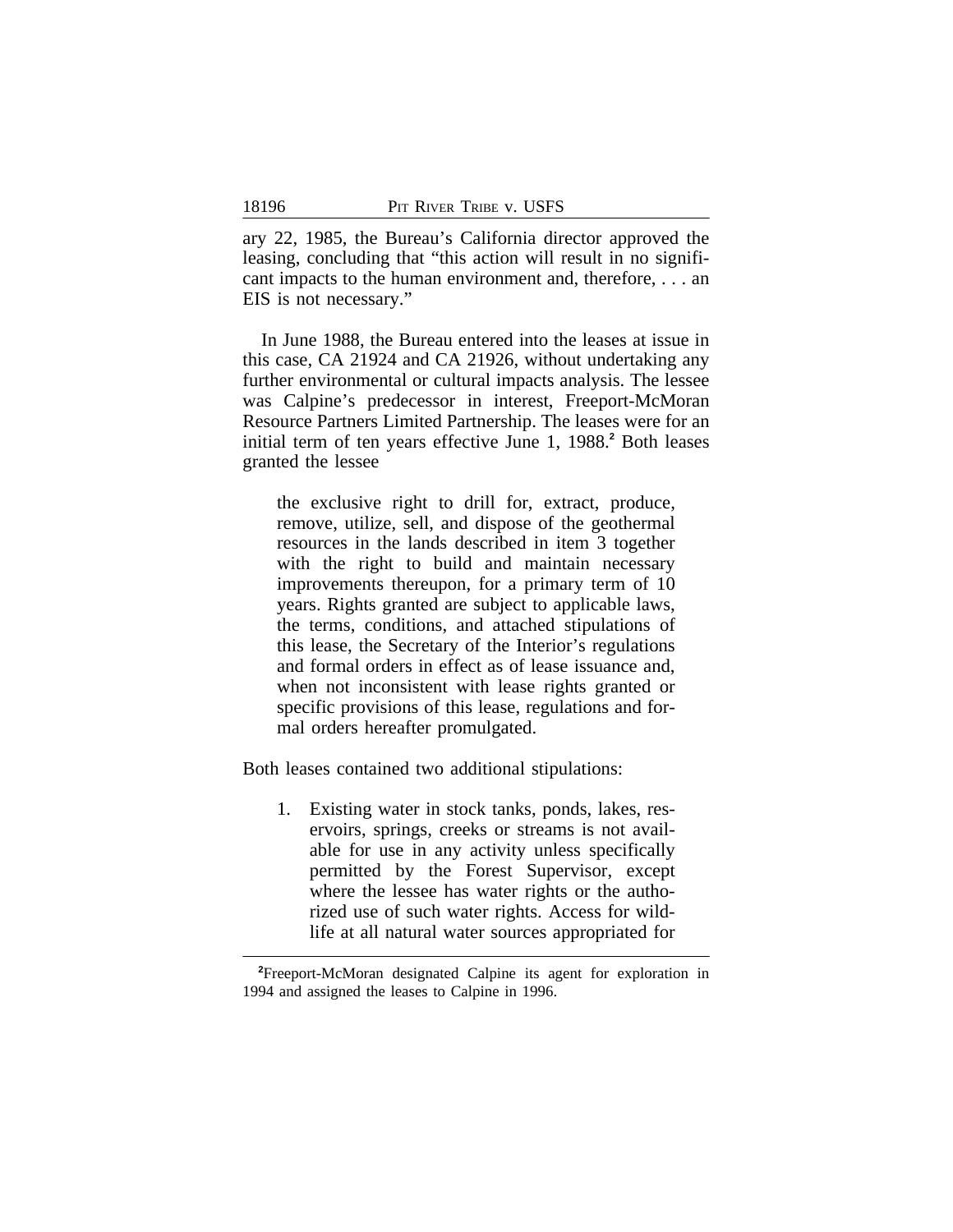operational uses, must be provided. No surface disturbance is allowed within 700 feet of streams, lakes, ponds, springs, wet meadows or other water sources unless specifically permitted by the Forest Supervisor.

2. No surface-disturbing activities will be allowed on the following described lands, unless the lessee can demonstrate to the satisfaction of the Forest Service and the Bureau of Land Management through an appropriate Plan of Operation or permit application that unacceptable environmental impacts will not occur to areas with exceptional visual qualities. [Description of affected sections for respective lease areas]

In addition, CA 21926 contained a third stipulation:

3. No surface-disturbing activities will be permitted from April 1 to August 30, unless the lessee can demonstrate to the satisfaction of the Forest Service and the Bureau of Land Management through an appropriate Plan of Operation or permit application that unacceptable environmental impacts will not occur to Goshawk nesting habitat in [specific sections of the parcel].

Neither lease contained any other stipulation or restriction related to the use of the leasehold. The agencies did not complete an EA or EIS, or consult with the interested tribes, before issuing the leases.

Little activity occurred during the initial lease term. In 1994, the Bureau authorized two exploration core holes for lease CA 21926. Calpine later proceeded with one temperature gradient core hole in the fall of 1994, and received approval to deepen the hole in April 1995.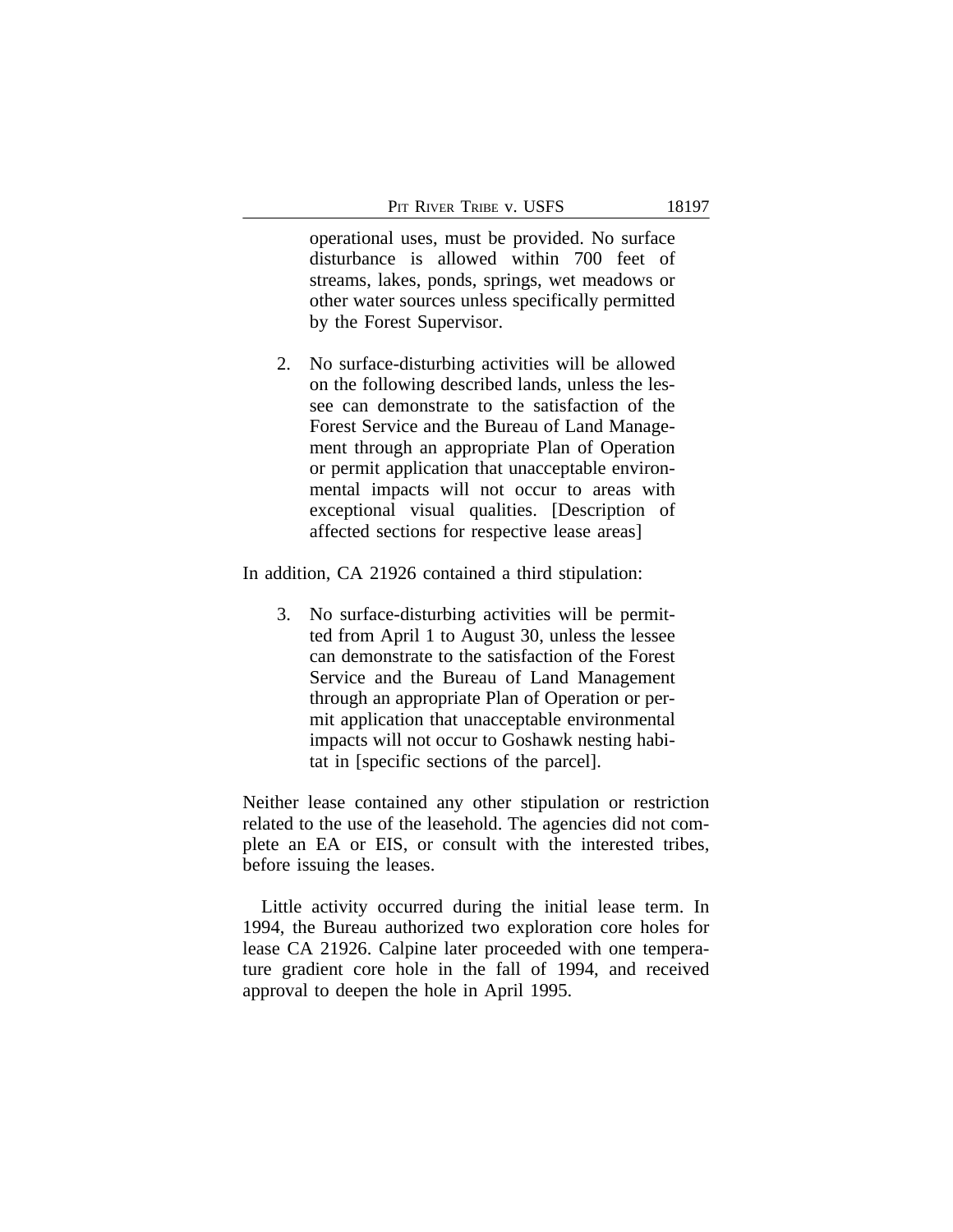In 1995, Calpine submitted a plan of operations for a proposed Fourmile Hill Geothermal Exploration Project (Exploration Plan) on the leased parcels, in the same general location as the later-proposed power plant. The agencies conducted a NEPA review and distributed an EA for public comment in December 1995. The EA was sent to the Pit River Tribe. The agencies received little public comment and no comment from the Pit River Tribe. The agencies issued a Finding of No Significant Impact and approved the project in April 1996.

Meanwhile, in September 1995, Calpine submitted a plan of utilization for the power plant project at issue in this litigation: the Fourmile Hill Geothermal Development Project (Fourmile Hill Plant). The proposed 49.9 megawatt plant was to be located approximately three miles northwest of Medicine Lake. The power plant itself would cover ten and a half acres of land. The project would also involve construction of five production well pads, each covering approximately two and a half acres. The power plant and well field would disturb about fifty acres of land. The bulk of the surface-disturbing activity, some 338.8 acres, would be related to the construction of a 230-kilovolt transmission line, in a 125-foot-wide corridor, to carry the power produced at the Fourmile Hill Plant to an existing transmission line operated by the Bonneville Power Administration, located twenty-four miles away. After three years of construction, the plant would be expected to generate electricity for forty-five years before being decommissioned.

The agencies began preparing an EIS for the Fourmile Hill Plant in June 1996, sending a notification letter to over 750 potentially interested agencies, groups, and members of the public. Eventually, the agencies engaged in consultations with tribes, including the Pit River Tribe. They also commissioned an ethnographic report to consult local tribes "to identify cultural resources located in the area of the Fourmile Hill [plant]." A draft form of the Ethnographic Report was completed by December 1996. In July 1997, the agencies issued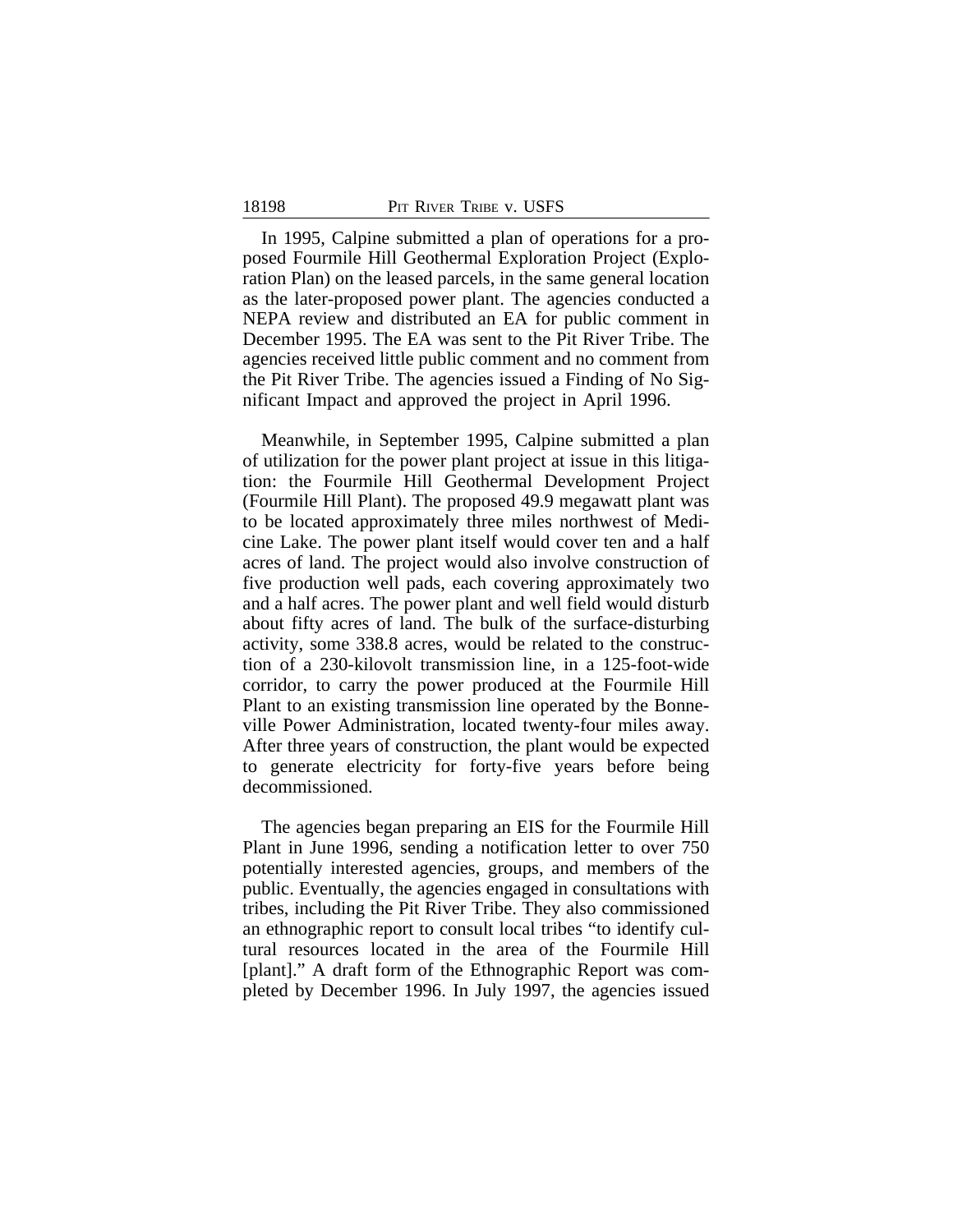a draft EIS for the Fourmile Hill Plant. The draft EIS received much criticism from the public, including criticism from Pit River.

In May 1998, the Bureau extended Calpine's leases for another five years. It appears that no environmental review was conducted with respect to this extension.

In September 1998, the agencies issued a final EIS for the Fourmile Hill Plant (1998 EIS). The 1998 EIS considered various options for routing the transmission line. Alternatives to the proposed structure and operations were considered earlier in the environmental review. While the 1998 EIS mentioned the "no action" alternative of denying the project entirely, it was rejected because it "would not meet the purpose and need for the proposed action." The 1998 EIS defined the purpose and need of the project as follows:

The purpose of the Fourmile Hill Geothermal Project is *to develop the geothermal resource on Calpine's Federal geothermal leases* in order to economically produce and deliver electrical energy to the Bonneville Power Administration (BPA) and others. The need for the project was stated by the U.S. Geothermal Steam Act of 1970, the Geothermal Energy Research, Development, and Demonstration Act of 1974, the Federal Land Policy and Management Act (FLPMA) of 1976, and the Energy Policy Act of 1992. The proposed project is consistent with these Federal regulations which seek to foster and encourage private enterprise in the development of alternative energy resources.

The 1998 EIS maintained that all of the alternatives considered would have significant adverse effects on "traditional cultural values" and "traditional cultural uses." The alternative chosen was found to "have the least overall effect on the environment . . . because it would . . . [m]inimize effects to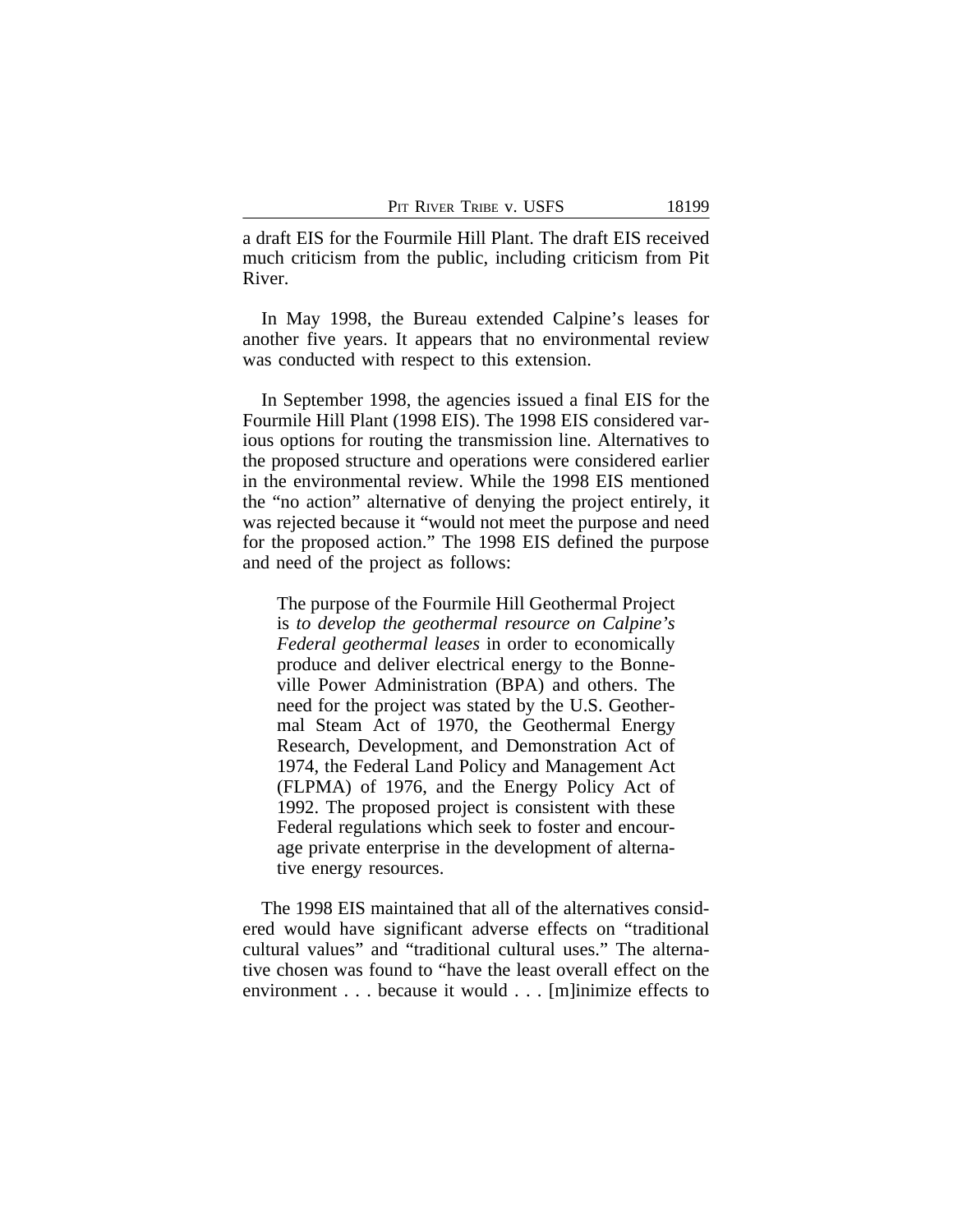traditional cultural values and uses (specifically, to avoid effects near Medicine Lake and Timber Mountain)."

In July 1999, the Keeper of the National Register of Historic Places determined that the Medicine Lake caldera was eligible for listing in the National Register. The report also called for further studies on the eligibility of other areas in the region. Also in July 1999, a briefing paper recommended that the Fourmile Hill Plant project be denied because no mitigation could offset the significant impact to "the very nature and intrinsic value of the Medicine Lake area." The paper also stated: "There is no mitigation that can offset the significant impact, which was a premise under which the leases were held." However, the paper pointed out that "OGC and DOI Solicitors advised that denial of the Projects would be a taking of private property rights associated with the lease."

The agencies issued a ROD approving the Fourmile Hill Plant on May 31, 2000. The ROD stated that Calpine had been issued "federal leases for the right to develop the geothermal resource on federal lands," and that this "vested property interest" superceded an Executive Order on Indian Sacred Sites. As part of the mitigation efforts, the Bureau "plac[ed] a moratorium on further geothermal development in the [Resource Area] for a minimum of five years until an analysis of actual impacts of geothermal development can be completed by the authorizing agencies." Based on the moratorium, the Bureau suspended operations and production in multiple leases in the Resource Area.

Pit River appealed the ROD to the Interior Board of Land Appeals and the Regional Forester for the Pacific Southwest Region. Both appeals were denied in their entirety.

While the appeals were pending, the Bureau unilaterally lifted the moratorium on further development of the Resource Area. The decision stated that "the energy situation in the country, and particularly in the West, ha[d] changed." The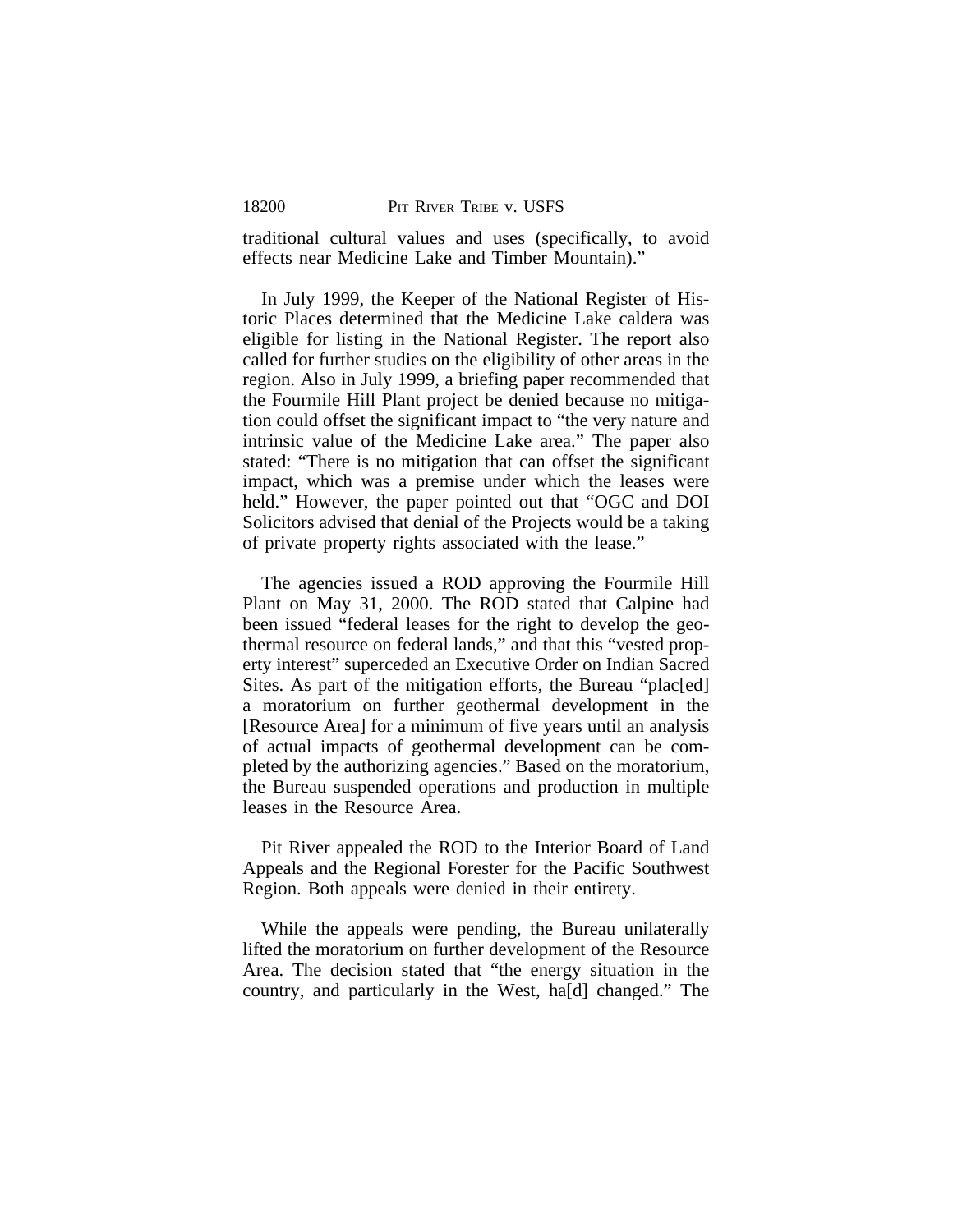agency did not provide an opportunity for public review or comment.

In May 2002, the Bureau extended Calpine's leases for another forty years. No additional environmental analysis was undertaken in connection with this extension. The following month, Pit River initiated this litigation in the Eastern District of California, alleging various statutory violations throughout the leasing and development process. The district court entered summary judgment for the agencies on all claims on February 17, 2004. *Pit River Tribe v. Bureau of Land Management*, 306 F. Supp. 2d 929 (E.D. Cal. 2004).

### **II.**

We review the district court's summary judgment de novo, applying the same standards that applied in the district court. *Westlands Water Dist. v. U.S. Dep't of Interior*, 376 F.3d 853, 865 (9th Cir. 2004). Judicial review of agency decisions under NEPA, NHPA, and NFMA is provided by the APA, which maintains that an agency action may be overturned only when it is "arbitrary, capricious, an abuse of discretion, or otherwise not in accordance with law." 5 U.S.C. § 706(2)(A); *see Ecology Ctr., Inc. v. Austin*, 430 F.3d 1057, 1062 (9th Cir. 2005) ("Our review of agency actions challenged under NFMA and NEPA is governed by the judicial review provisions of the Administrative Procedure Act. Under the APA, we review to determine if the agency's actions were arbitrary, capricious, an abuse of discretion, or otherwise contrary to law" (internal quotation and citations omitted)); *Morongo Band of Mission Indians v. FAA*, 161 F.3d 569, 573 (9th Cir. 1998) ("Decisions regarding NHPA . . . are similarly reviewed under the arbitrary and capricious standard"). "Because this is a record review case, we may direct that summary judgment be granted to either party based upon our de novo review of the administrative record." *Ecology Ctr.*, 430 F.3d at 1062 (internal quotation marks and citation omitted).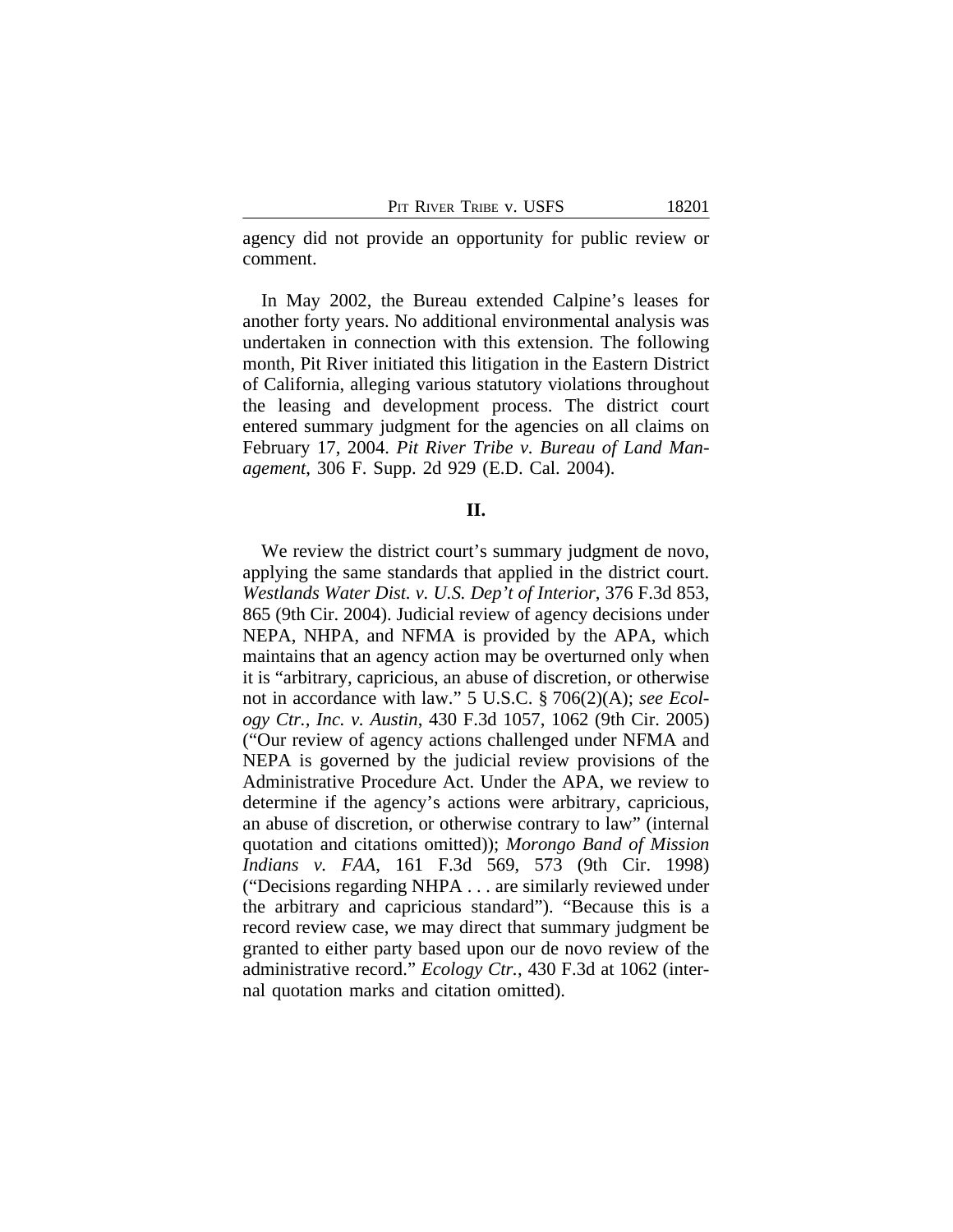### **III.**

We must answer two threshold questions before reaching the merits of Pit River's claims regarding the 1998 lease extensions. First, we must consider whether Pit River has Article III standing to raise the claims. Second, we must decide whether the 2005 amendments to the Geothermal Steam Act affected the justiciability of the claims. *See* Energy Policy Act of 2005, Pub. L. No. 109-58, §§ 231(1), (2), 119 Stat. 594, amending 30 U.S.C. § 1005(g). We address these issues in turn.

A.

**[1]** The Supreme Court has identified three constitutional standing requirements: the plaintiff must have suffered an "injury in fact," the injury must be fairly traceable to the conduct of the defendant, and the plaintiff must establish that a favorable federal court decision would be likely to redress the injury. *See Bennett v. Spear*, 520 U.S. 154, 167 (1997). Pit River relies on procedural harms to assert standing. The agencies argue that Pit River does not satisfy the first or third part of this test and consequently lacks standing.

**[2]** The agencies initially argue that Pit River did not suffer an injury in fact. "To satisfy the injury in fact requirement, a plaintiff asserting a procedural injury must show that the procedures in question are designed to protect some threatened concrete interest of his that is the ultimate basis of his standing." *Beeman v. TDI Managed Care Servs., Inc.*, 449 F.3d 1035, 1038 (9th Cir. 2006), *quoting Citizens for Better Forestry v. USDA*, 341 F.3d 961, 969 (9th Cir. 2003). "[E]nvironmental plaintiffs adequately allege injury in fact when they aver that they use the affected area and are persons 'for whom the aesthetic and recreational values of the area will be lessened' by the challenged activity." *Friends of the Earth, Inc. v. Laidlaw Envtl. Servs., Inc.*, 528 U.S. 167, 183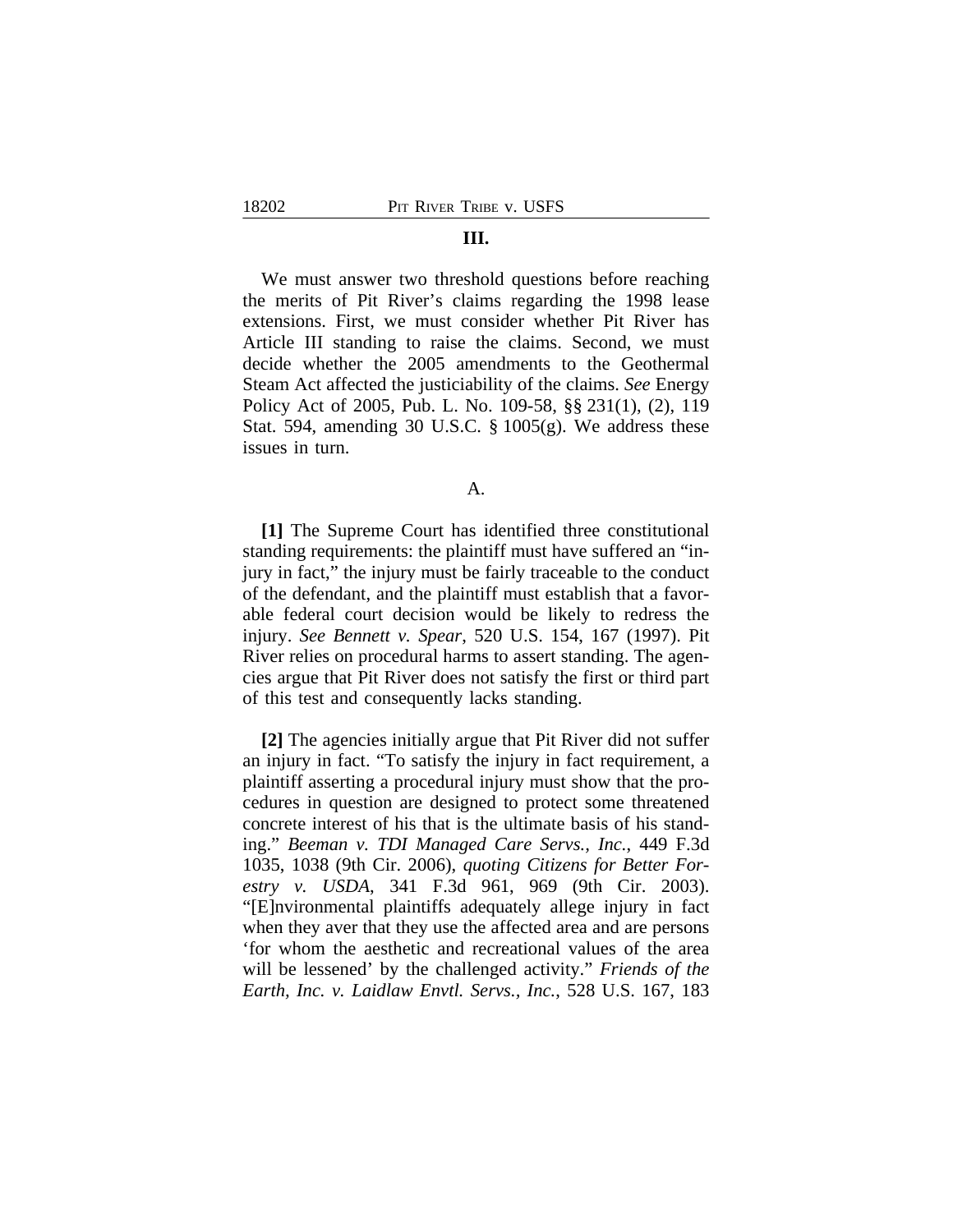(2000), *quoting Sierra Club v. Morton*, 405 U.S. 727, 735 (1972).

**[3]** The first sentence of the 1996 draft ethnographic report commissioned by the agencies reads: "Previous research has indicated that the Medicine Lake Highland and Timber Mountain areas have long been recognized by non-tribal scholars as traditional cultural properties of . . . the Pit River Nation . . . ." Pit River states that it has used the lands in question for cultural and religious ceremonies "for countless generations." Pit River has adequately demonstrated an injury in fact for standing purposes.

"Once a plaintiff has established an injury in fact under NEPA, the causation and redressability requirements are relaxed." *Cantrell v. City of Long Beach*, 241 F.3d 674, 682 (9th Cir. 2001). "[T]he members must show only that they have a procedural right that, if exercised, *could* protect their concrete interests . . . ." *Defenders of Wildlife v. EPA*, 420 F.3d 946, 957 (9th Cir. 2005) (emphasis in original).

**[4]** The agencies do not challenge the second part of the test. In any event, we conclude that the harm Pit River complains of is fairly traceable to the agencies' conduct. The agencies do contend, however, that Pit River's challenge to the 1998 lease extensions is no longer justiciable because the extensions were supplanted by the 2002 lease extensions and are thus not redressable. We conclude that the lease extensions do not foreclose our ability to provide effective relief, as "the relief [Pit River] has requested will remedy its harm." *Ocean Advocates v. U.S. Army Corps of Eng'rs*, 402 F.3d 846, 860 (9th Cir. 2005) (as amended). "The procedural injury would be redressed if the [agencies] followed proper procedures." *Beeman*, 449 F.3d at 1040. If we hold that the environmental review was inadequate, "the agenc[ies] would have to correct the decision-making process . . ." *Columbia Basin Land Prot. Ass'n v. Schlesinger*, 643 F.2d 585, 591 n.1 (9th Cir. 1981). We could therefore invalidate the leases as of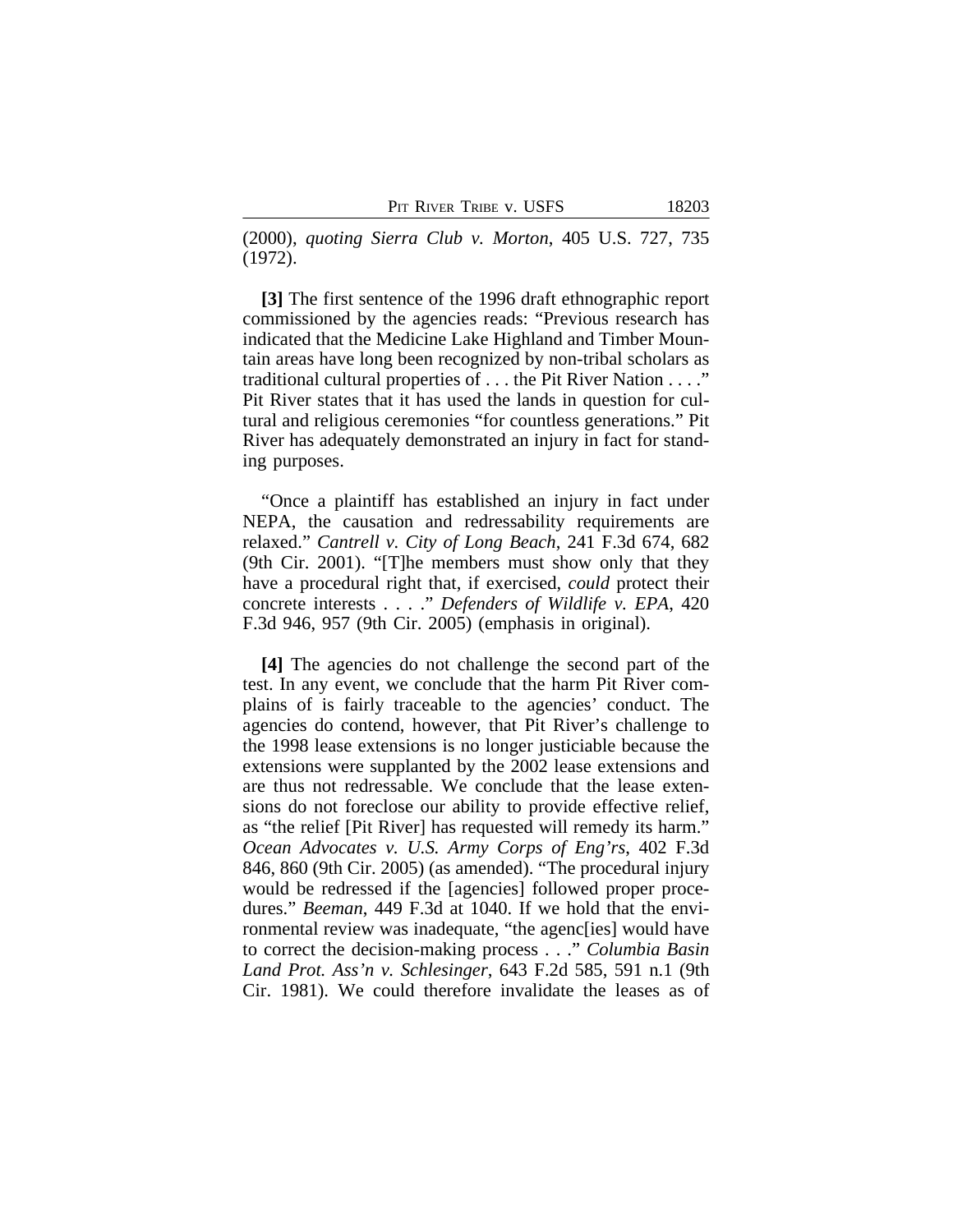1998, thus nullifying the 2002 extensions, or we could enjoin any surface-disturbing activity until the agencies comply fully with NEPA and other statutes. *See Conner v. Burford*, 848 F.2d 1441, 1462 (9th Cir. 1988) (as amended) (enjoining surface-disturbing activity). Thus, Pit River can still receive effective relief from this court.

**[5]** The agencies' final argument about redressability is that the preparation of the 1998 EIS forecloses relief on Pit River's claims. In Part IV.B. of this opinion we reject that argument. Accordingly, Pit River has Article III standing.

B.

**[6]** In 2005, Congress amended the Geothermal Steam Act. *See* Energy Policy Act of 2005, Pub. L. No. 109-58, §§ 231(1), (2), 119 Stat. 594, amending 30 U.S.C. § 1005(g). The amendments to the Act restrict the Bureau's discretion to deny geothermal lease extensions. Because these amendments potentially render this appeal moot, we ordered supplemental briefing on the effect of the amendments.

**[7]** "A case becomes moot whenever it 'loses its character as a present, live controversy of the kind that must exist if we are to avoid advisory opinions on abstract propositions of law.' " *Cantrell*, 241 F.3d at 678, *quoting Hall v. Beals*, 396 U.S. 45, 48 (1969). The relevant "question is whether there can be any effective relief." *Id.* (internal quotations and citation omitted).

Before August 8, 2005, the portion of the Act regarding five-year lease extensions stated:

Any geothermal lease issued pursuant to this chapter for land on which, or for which under an approved cooperative or unit plan of development or operation, geothermal steam has not been produced or utilized in commercial quantities by the end of its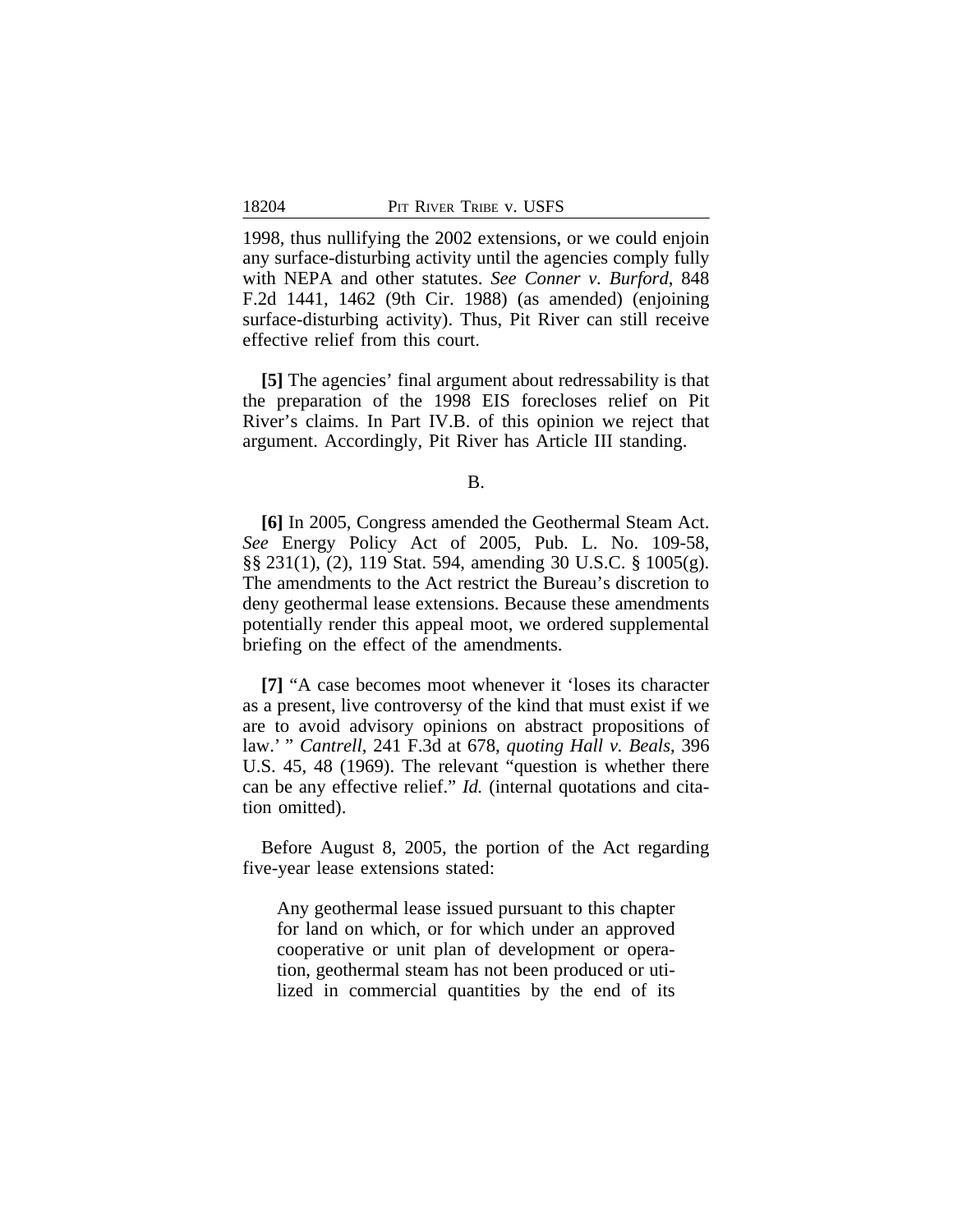primary term, or by the end of any extension provided by subsection (c) of this section, *may* be extended for successive 5-year periods . . . .

30 U.S.C. § 1005(g)(1) (repealed Aug. 8. 2005) (emphasis added).

The amended Act provides as follows:

(2) Initial extension. The Secretary *shall* extend the primary term of a geothermal lease for 5 years if, for each year after the 10th year of the lease—

(A) the Secretary determined under subsection (b) that the lessee satisfied the work commitment requirements that applied to the lease for that year; or

(B) the lessee paid in annual payments [sic] accordance with subsection (c).

(3) Additional extension. The Secretary *shall* extend the primary term of a geothermal lease (after an initial extension under paragraph (2)) for an additional 5 years if, for each year of the initial extension under paragraph (2), the Secretary determined under subsection (b) that the lessee satisfied the minimum work requirements that applied to the lease for that year.

30 U.S.C. § 1005(a) (2005) (emphasis added).

**[8]** By changing "may" to "shall," the statute eliminated the Bureau's discretion in extending geothermal leases, provided that certain conditions are met by the lessees. NEPA's EIS requirements apply only to discretionary federal decisions. *See Dep't of Transp. v. Pub. Citizen*, 541 U.S. 752, 768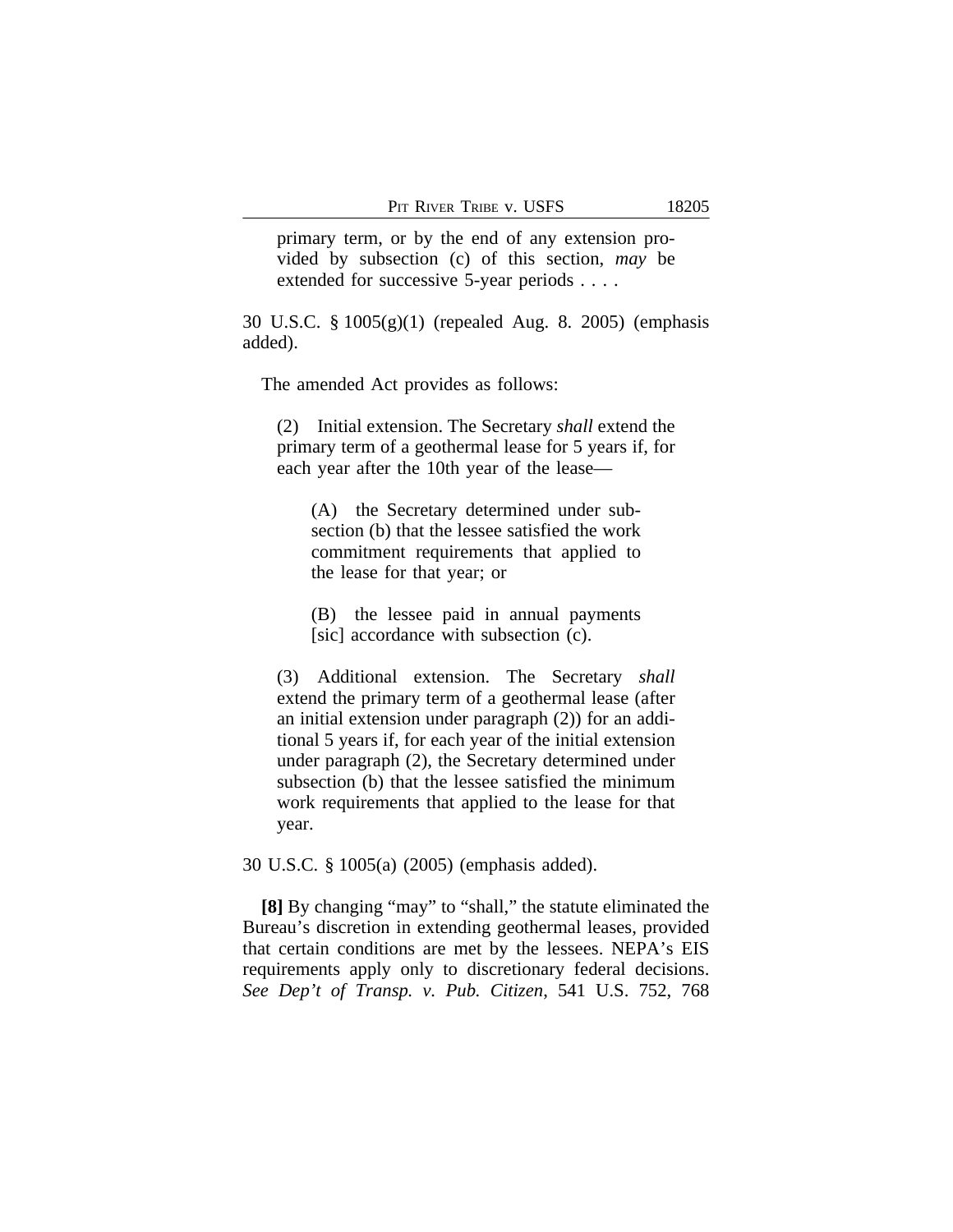(2004). Accordingly, if the statute's effect is retroactive, effective relief to Pit River would be foreclosed.

In *Landgraf v. USI Film Products*, 511 U.S. 244 (1994), the Supreme Court considered whether to apply the Civil Rights Act of 1991, enacted while *Landgraf* was on appeal, to a cause of action that arose before the statute. The Court discussed in general terms when a statute should be given retroactive effect:

When a case implicates a federal statute enacted after the events in suit, the court's first task is to determine whether Congress has expressly prescribed the statute's proper reach. If Congress has done so, of course, there is no need to resort to judicial default rules. When, however, the statute contains no such express command, the court must determine whether the new statute would have retroactive effect, *i.e.*, whether it would impair rights a party possessed when he acted, increase a party's liability for past conduct, or impose new duties with respect to transactions already completed. If the statute would operate retroactively, our traditional presumption teaches that it does not govern absent clear congressional intent favoring such a result.

# *Id.* at 280.

**[9]** Applying *Landgraf* to the 2005 geothermal amendments, we conclude that we should not apply the statute retroactively. The Energy Policy Act does not expressly state whether the statute is to be applied retroactively. The sole reference to potential retroactive application orders the Secretary to create "transition rules for leases issued before . . . enactment of this subsection . . . ." 30 U.S.C. § 1005(d) (2005). These transition rules have not yet been issued. Moving to the second half of the *Landgraf* analysis, we conclude that retroactive application of the statute would impose new duties on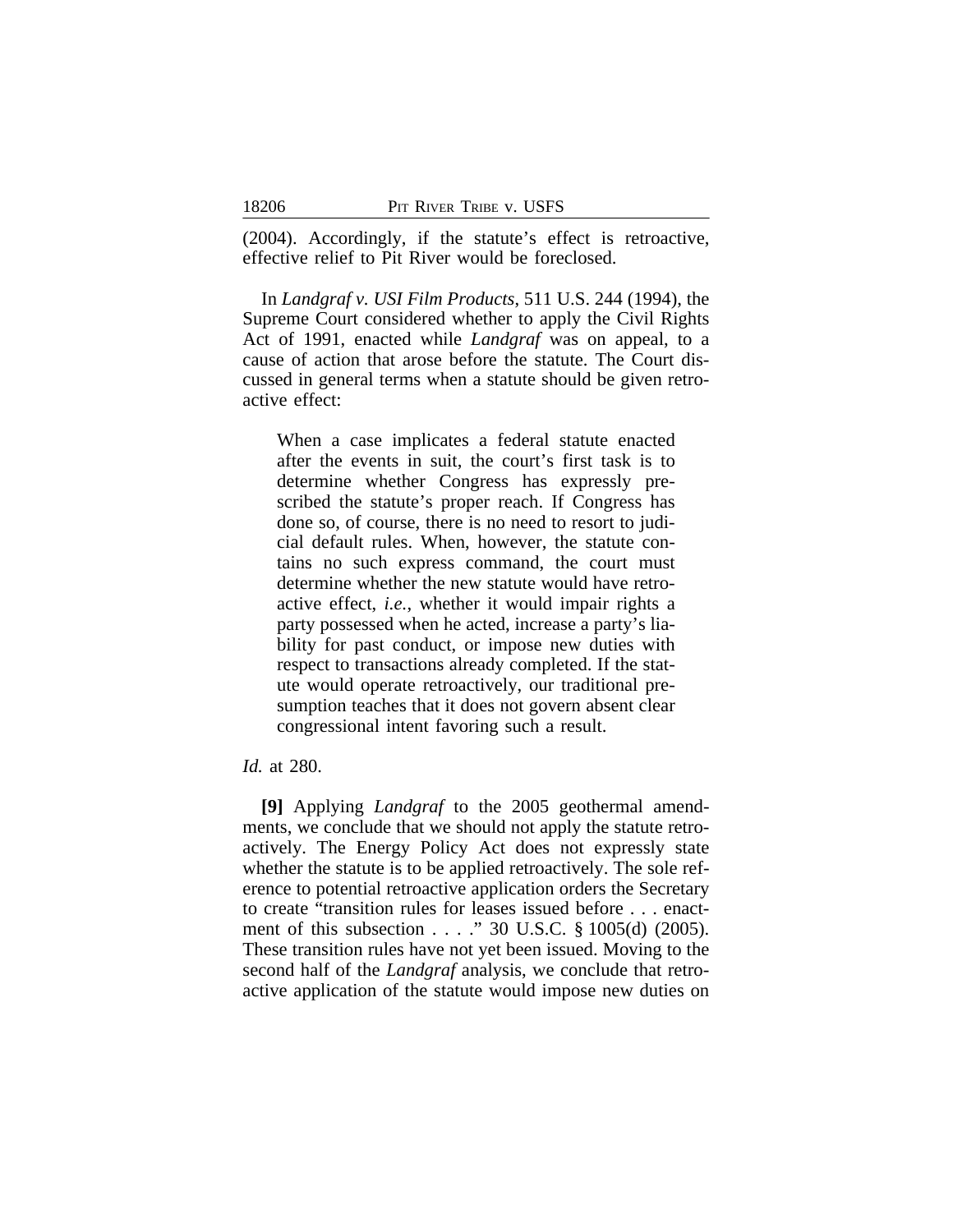Calpine, such as new minimum work or payment requirements. *Landgraf* makes clear that such retroactive operation is heavily disfavored.

**[10]** Therefore, the 2005 amendments have not rendered this case moot. We proceed to the merits of Pit River's claims.

#### **IV.**

Because the statute of limitations has run, Pit River does not challenge the 1988 leasing decisions. Rather, Pit River argues that the agencies violated NEPA, NHMA, and their fiduciary trust obligations to the Pit River Tribe by failing to undertake any environmental review before extending the leases in 1998. The agencies respond that the 1973 EIS, the 1981 EA, and the 1984 EA were sufficient to cover the lease extension. In the alternative, the agencies argue that we cannot provide effective relief because of the preparation of the 1998 EIS.

# A.

**[11]** "NEPA requires that a federal agency consider every significant aspect of the environmental impact of a proposed action and inform the public that it has indeed considered environmental concerns in its decisionmaking process." *Earth Island Inst. v. U.S. Forest Serv.*, 442 F.3d 1147, 1153-54 (9th Cir. 2006) (internal quotation marks and citation omitted). The reviewing court must ensure that the agency took a "hard look" at the environmental consequences of its decision. *Kleppe v. Sierra Club*, 427 U.S. 390, 410 n.21 (1976). The statute dictates procedural safeguards rather than a certain result. *Marsh v. Or. Natural Res. Council*, 490 U.S. 360, 371 (1989); *Salmon River Concerned Citizens v. Robertson*, 32 F.3d 1346, 1355-56 (9th Cir. 1994). Because the statute is procedural in nature, we "will set aside agency actions that are adopted 'without observance of procedure required by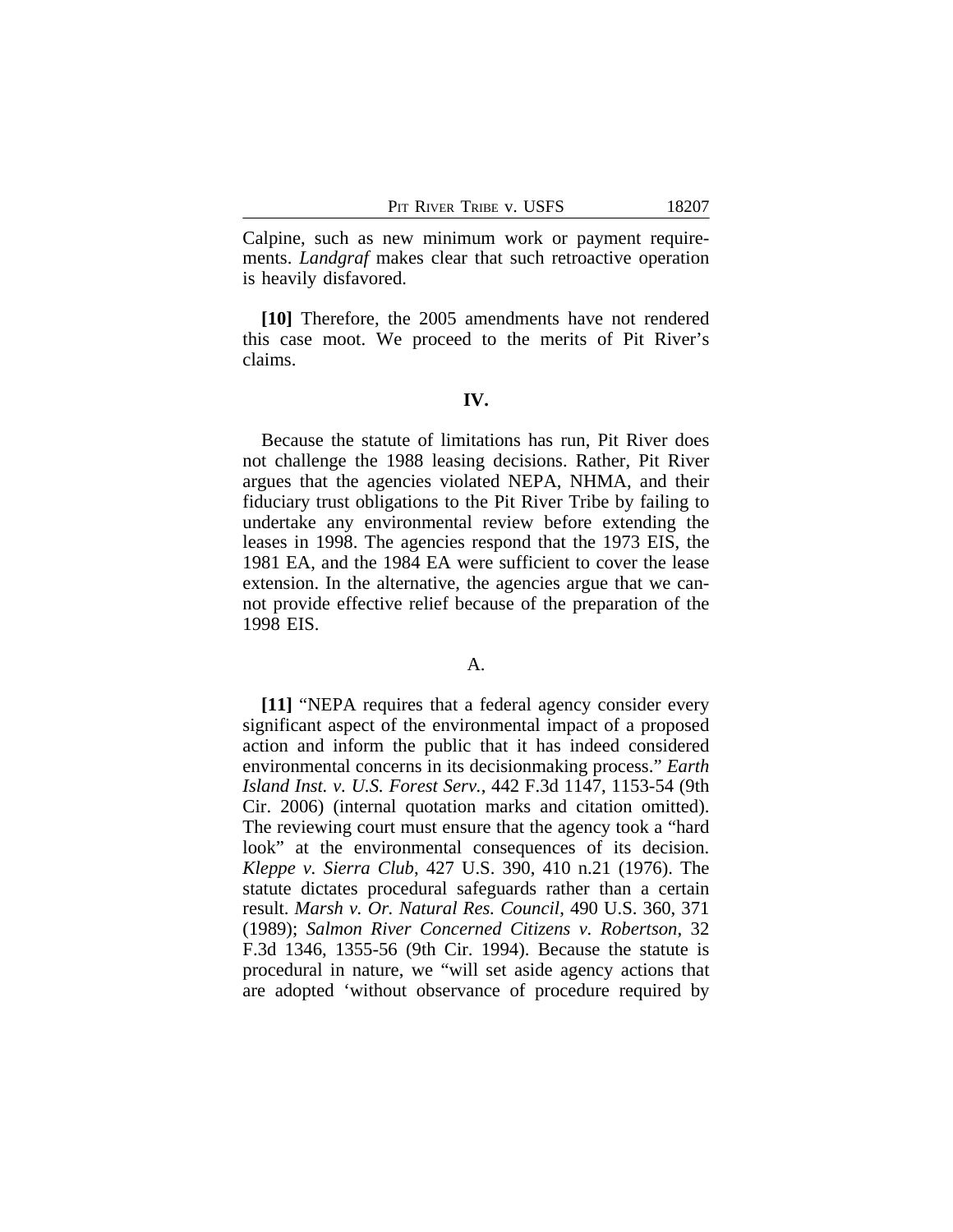law.' " *Natural Res. Def. Council v. U.S. Forest Serv.*, 421 F.3d 797, 810 n.27 (9th Cir. 2005), *quoting* 5 U.S.C. § 706(2)(D). Pit River argues that the agencies were required to prepare an EIS before issuing the 1998 lease extensions to Calpine.

In *Conner*, federal agencies sold oil and gas leases on 1,300,000 acres of national forest land in Montana. After undertaking EAs, the agencies issued findings of no significant impact, meaning that EISs were not required at the leasing stage. 848 F.2d at 1443. The Bureau then sold over 700 leases for oil and gas exploration. Leases were of two basic types. Some of the leases contained "no surface occupancy" (NSO) stipulations, which, on their face, seemed to prohibit the lessees from using the surface of the leased land without specific approval from the Bureau. Other leases contained standard stipulations authorizing "the government to impose reasonable conditions on drilling, construction, and other surface-disturbing activities;" however, unlike the NSO stipulations, they did not appear to allow the government "to preclude such activities altogether." *Id.* at 1444.

The central issue in *Conner* was "whether the sale of any of the . . . leases . . . constituted an irreversible and irretrievable commitment of federal forest land . . . that could have a significant impact on the environment." *Id.* at 1446. We held that, in the case of the non-NSO leases, it did constitute such a commitment: "[T]he non-NSO leases . . . do not reserve to the government the absolute right to prevent all surfacedisturbing activity." *Id.* at 1449. We continued:

[A]fter the lease is sold the government no longer has the ability to prohibit potentially significant inroads on the environment. By relinquishing the "no action" alternative without the preparation of an EIS, the government subverts NEPA's goal of insuring that federal agencies infuse in project planning a thorough consideration of environmental values. The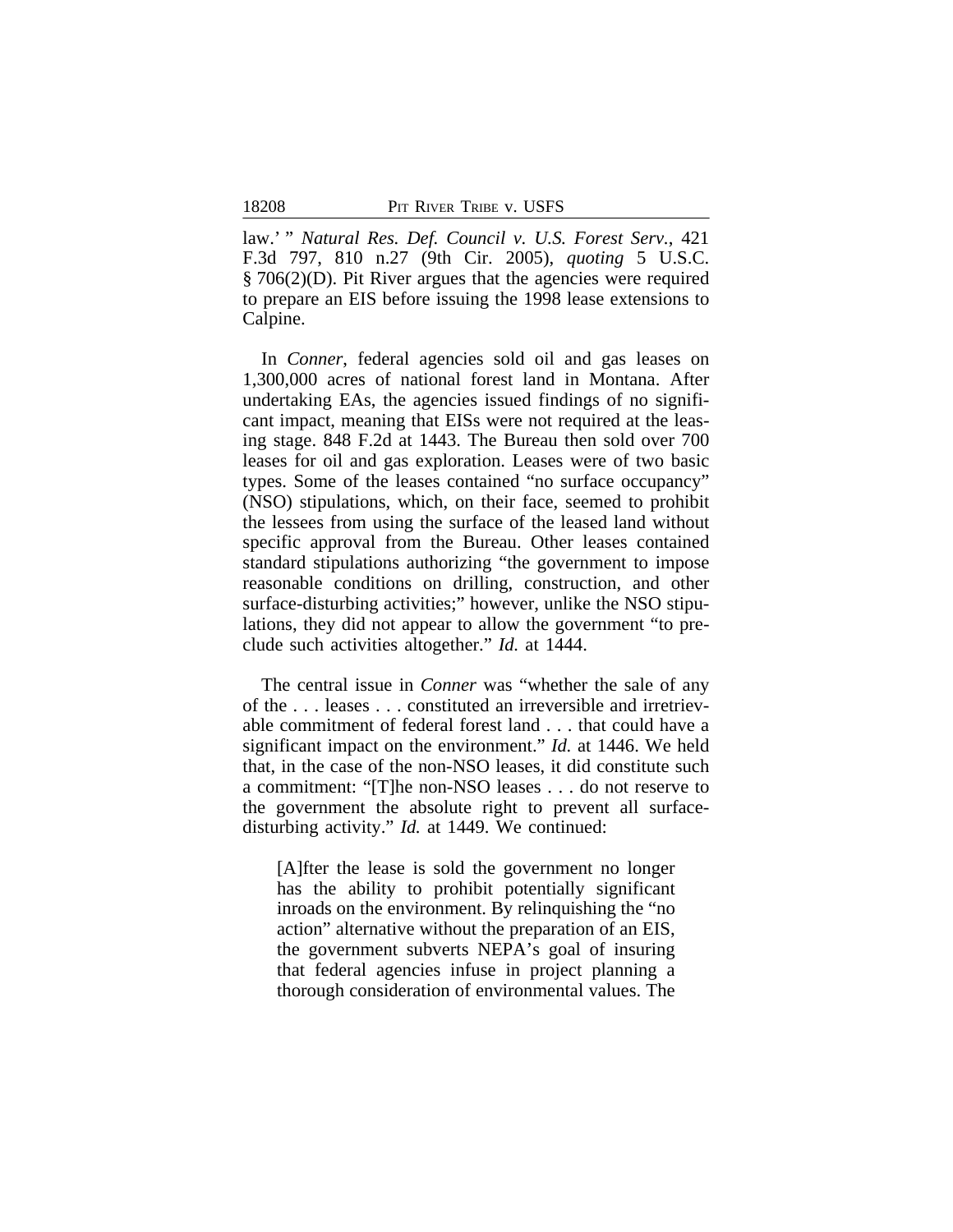"heart" of the EIS — the consideration of reasonable alternatives to the proposed action — requires federal agencies to consider seriously the "no action" alternative before approving a project with significant environmental effects. That analysis would serve no purpose if at the time the EIS is finally prepared, the option is no longer available.

#### *Id.* at 1451 (citation omitted).

**[12]** *Bob Marshall Alliance v. Hodel*, 852 F.2d 1223 (9th Cir. 1988), involved similar oil and gas leases in another Montana National Forest. As in *Conner*, the Bureau issued several leases, some of which had NSO stipulations and some of which did not. All of the leases contained "threatened or endangered species" stipulations, stating that "surfacedisturbing activity may be restricted if it would have a detrimental effect on endangered or threatened species." *Id.* at 1226. The district court granted summary judgment to plaintiffs, holding, among other things, that "the agencies violated NEPA by failing to give meaningful consideration to the noleasing alternative." *Id.* We affirmed, reiterating our recent holding in *Conner*: "[S]ale of the . . . leases required preparation of an EIS unless the lease 'absolutely prohibits surface disturbance in the absence of specific government approval.' " *Id.* at 1227, *quoting Conner*, 848 F.2d at 1447 n.15.

**[13]** In contrast, an EIS is not required in cases where the government has not irretrievably committed resources. In *Friends of Southeast's Future v. Morrison*, 153 F.3d 1059 (9th Cir. 1998), we held that an EIS was not required where the agency retained the ultimate right to decide how much timber was to be harvested. *Id.* at 1063-64.

**[14]** We must therefore resolve whether the leases and lease extensions at issue in this litigation reserve to the agencies the right to preclude surface-disturbing activity altogether. The 1988 leases and the 1998 lease extensions grant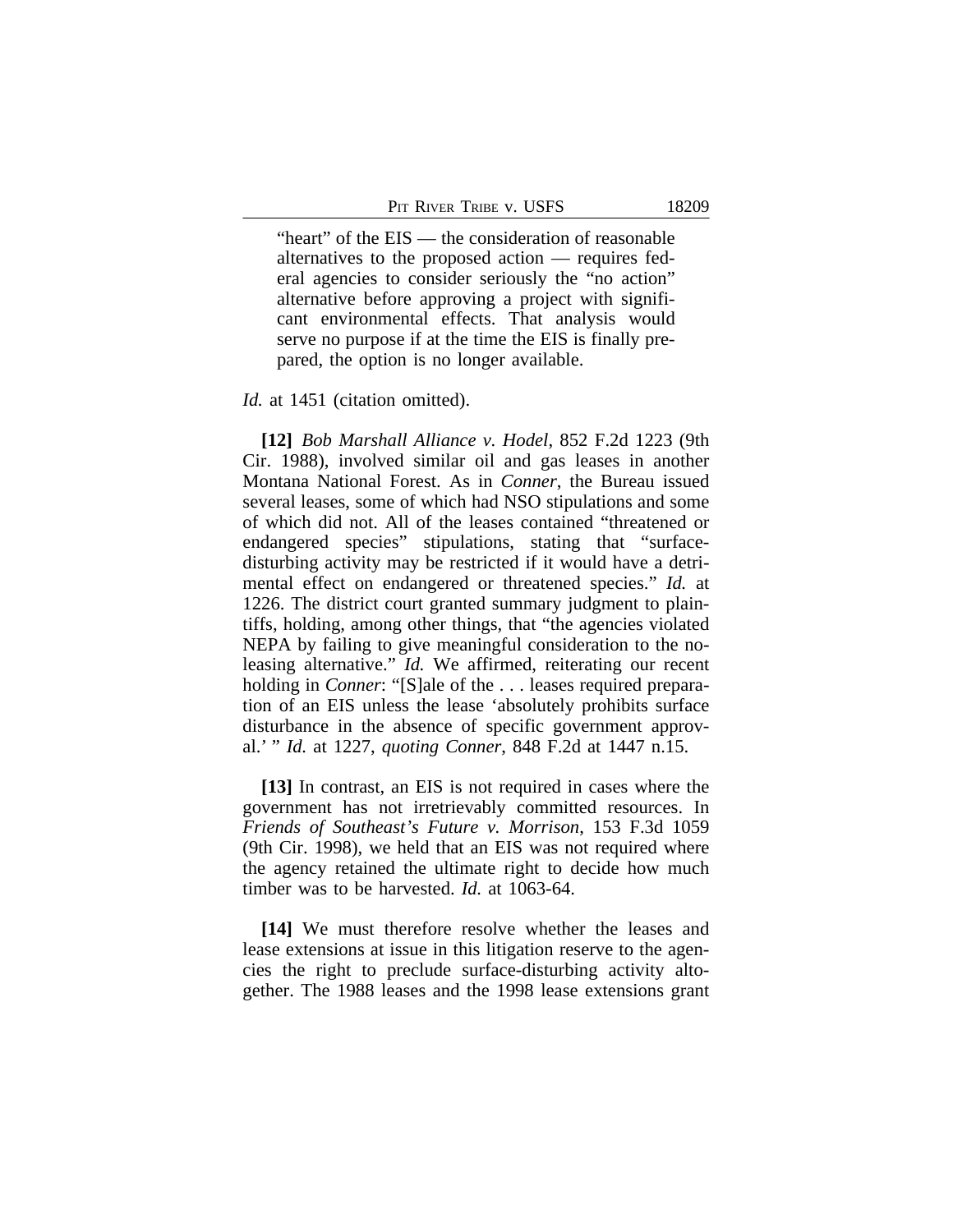the lessee "the exclusive right to drill for, extract, produce, remove, utilize, sell, and dispose of the geothermal resources in the [leased] lands." They do not reserve to the agencies an absolute right to deny exploitation of those resources. All that is reserved to the agencies is the right to limit development in accordance with general statutory and regulatory requirements, and, critically, "when not inconsistent with lease rights granted," with later regulations and orders. While specific stipulations attached to the leases provide some absolute limits on surface-disturbing activities, these stipulations only cover select sections of the lease parcels or certain periods of the year.

The agencies have consistently interpreted this lease language as a grant to Calpine of an absolute right to develop, subject only to procedural regulatory restrictions. A 1999 agency briefing paper stated that the Bureau and Forest Service Supervisors were "strongly considering selection of the No Action Alternative" for the projects in the Medicine Lake area. According to the briefing paper, Department of the Interior Solicitors advised that "denial of the Projects would be a taking of private property rights associated with the leases. . . . The decision makers *would like to have the authority* to deny the geothermal Projects, which may require compensation to the leaseholders for the taking." This language implies that the decision makers *did not* have the authority to deny the projects.

Similarly, the ROD for the Fourmile Hill Plant's explicit discussion of what were viewed as Calpine's vested property rights supports the conclusion that the agencies viewed the leases as granting an absolute right to develop. The ROD analyzed the project's compliance with Executive Order 13007, entitled Indian Sacred Sites, and concluded that the leases rendered the executive order without effect. In other words, although adverse effects to sacred sites had not been avoided, denial of the project was not possible without also denying Calpine its vested rights as a leaseholder.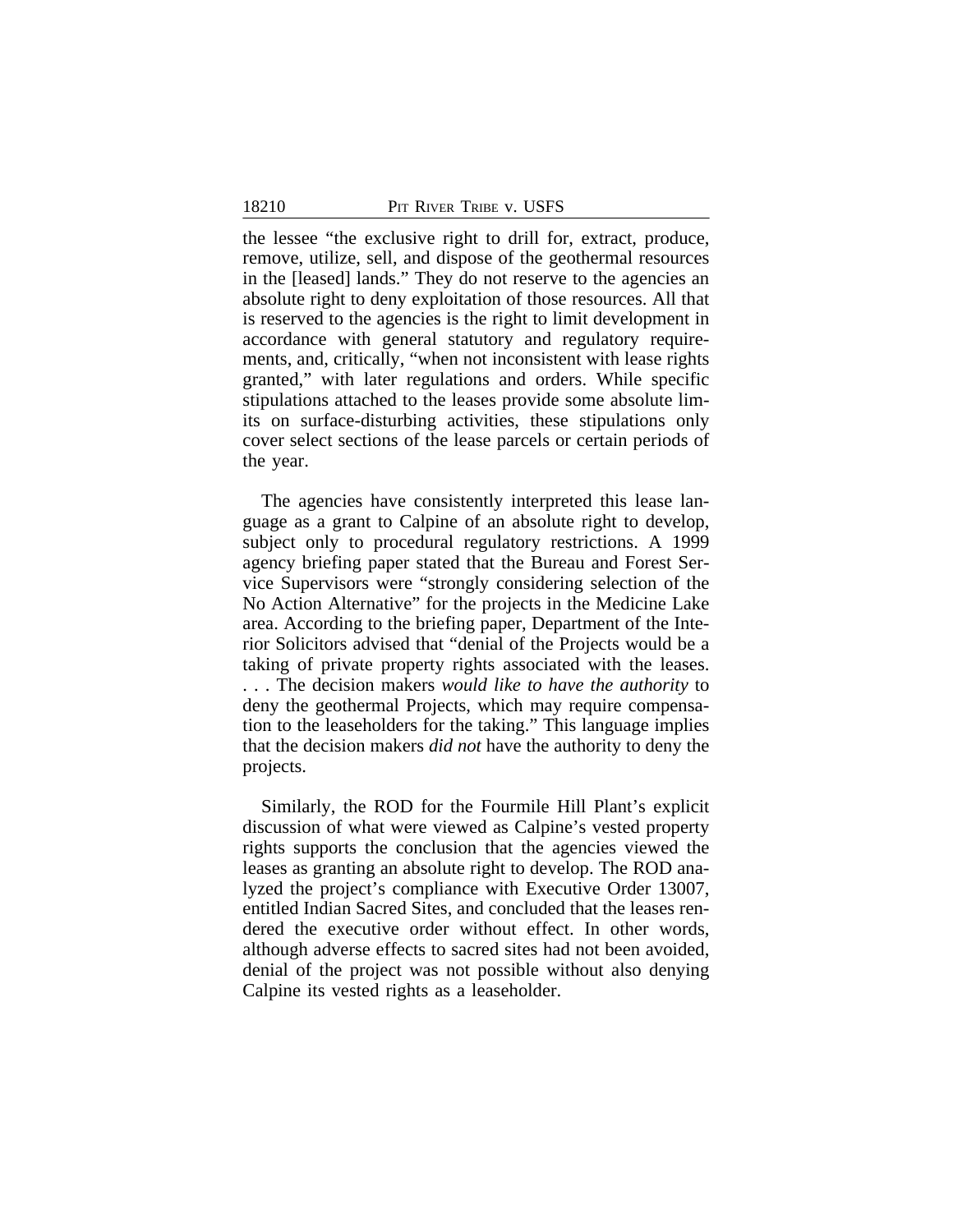|  | Pit River Tribe v. USFS |  |  |  |
|--|-------------------------|--|--|--|
|--|-------------------------|--|--|--|

This view of the leases is consistent with the earlier EISs and EAs prepared by the agencies. The 1973 EIS on geothermal energy "recognized that the issuance of geothermal leases . . . may constitute major Federal action significantly affecting the quality of the human environment," thus necessitating further EISs. Similarly, the 1981 EA declared that "[a] decision to lease carries with it the right to develop a discovered resource, subject to the limitations of the lease. . . . Further analysis will be required for the later stages of exploration and, if a resource is discovered, development." The 1985 ROD, in turn, stated that development within a conditional no surface occupancy zone "will be permitted if [the agencies] so concur. However, there is no guarantee to the lessee that proposed operations will be found to be feasible within those [NSO] areas . . . . There are, however, areas . . . where the [NSO] stipulations do not apply."

"A comprehensive programmatic impact statement generally obviates the need for a subsequent site-specific or project-specific impact statement, unless new and significant environmental impacts arise that were not previously considered." *Salmon River*, 32 F.3d at 1356. However, the 1973 EIS does not adequately address the potential impacts of leasing; in fact, we have already held as much in *Sierra Club v. Hathaway*, 579 F.2d 1162 (9th Cir. 1978). There, the plaintiffs sought an injunction to stop the government's issuance of "casual use" geothermal exploration leases, contending that the 1973 EIS was insufficient. Casual use exploration "involves practices which do not ordinarily lead to any appreciable disturbance or damage to lands, resources, and improvements." *Id.* at 1165. We held that a supplemental EIS was unnecessary at that stage, affirming the district court's denial of an injunction, because the casual use leases did not constitute "irreversible and irretrievable commitments" of specific resources to development. *Id.* at 1168. However, our ruling also depended on our conclusion that it was unlikely "that the BLM and the USGS will permit the leasing program to proceed into its advanced phases without fully considering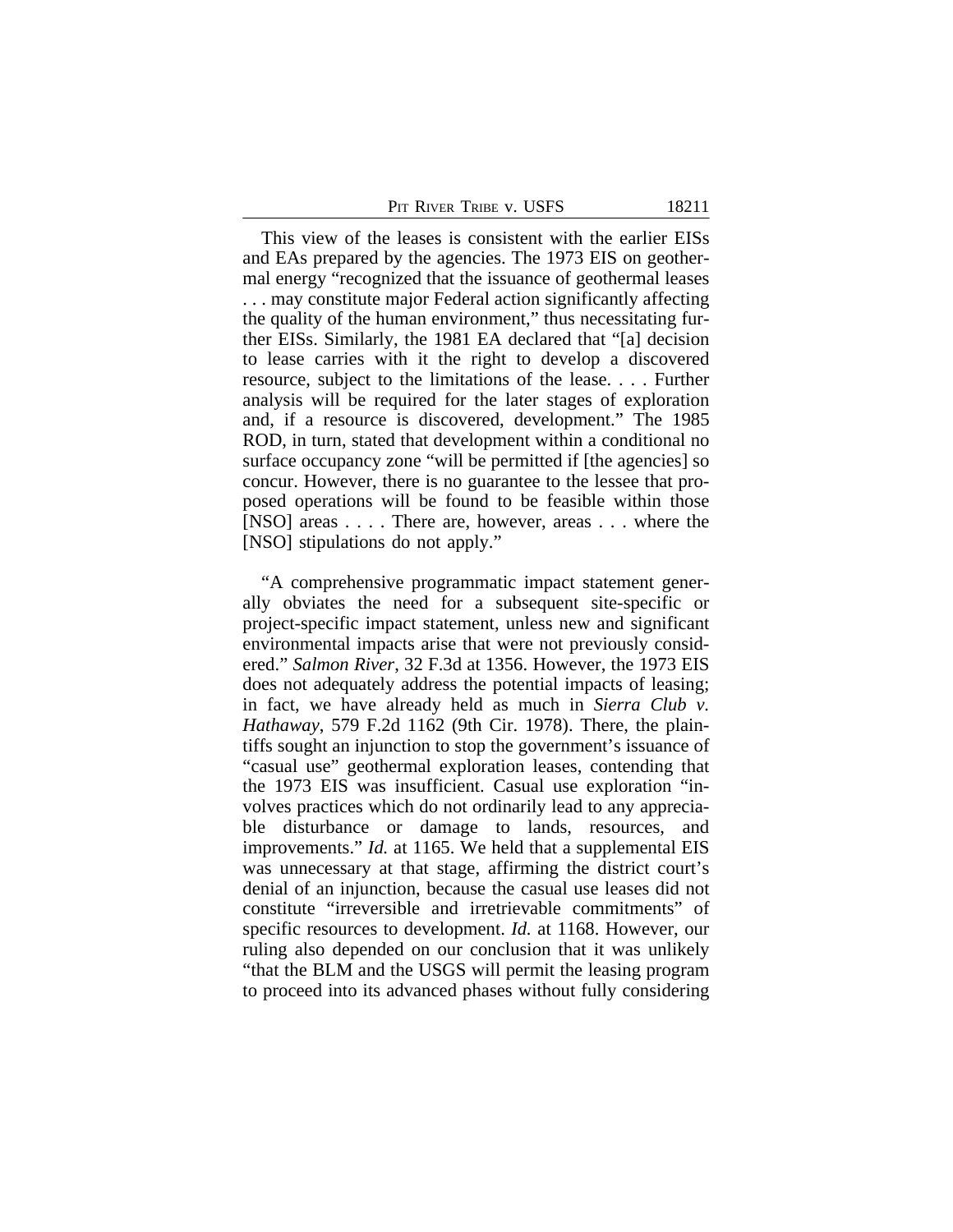their obligation to comply with the EIS requirements of NEPA." *Id.* at 1167.

The 1981 and 1984 EAs are also insufficient. They did not consider the impacts of actual geothermal development, but only of leases and casual use exploration; the actual leases later granted, purportedly based on those EAs, are inconsistent with their terms. We held in *Salmon River* that "when an impact statement is prepared, site-specific impacts need not be fully evaluated until a 'critical decision' has been made to act on site development." 32 F.3d at 1357. Once a critical decision is made, though, any vague prior programmatic statements are no longer enough. The lease language, and the agencies' interpretation of the lease language, make clear that the "critical decisions" here occurred when the agencies extended absolute development rights in 1988 and again in 1998.

The agencies urge that the 1998 lease extensions merely preserved the status quo and do not require separate assessment. "Discretionary agency action that does not alter the status quo does not require an EIS." *Nat'l Wildlife Fed'n v. Espy*, 45 F.3d 1337, 1344 (9th Cir. 1995). "In other words, an EIS is not required in order to leave nature alone." *Kootenai Tribe of Idaho v. Veneman*, 313 F.3d 1094, 1114 (9th Cir. 2002) (internal quotation marks and citation omitted). Because Pit River did not challenge the 1988 leases, the agencies argue that they were free to do as they wished in 1998.

In *Espy*, the government took title to a ranch from a delinquent borrower and subsequently sold the ranch. The new owners continued to graze cattle on the land. We held that the title transfer was not subject to NEPA because cattle had grazed on the land before the title transfer. *Espy*, 45 F.3d at 1343-44. In *Kootenai Tribe*, though, we held that the Forest Service's plan to reduce human intervention in national forests altered the status quo. We held that NEPA applied and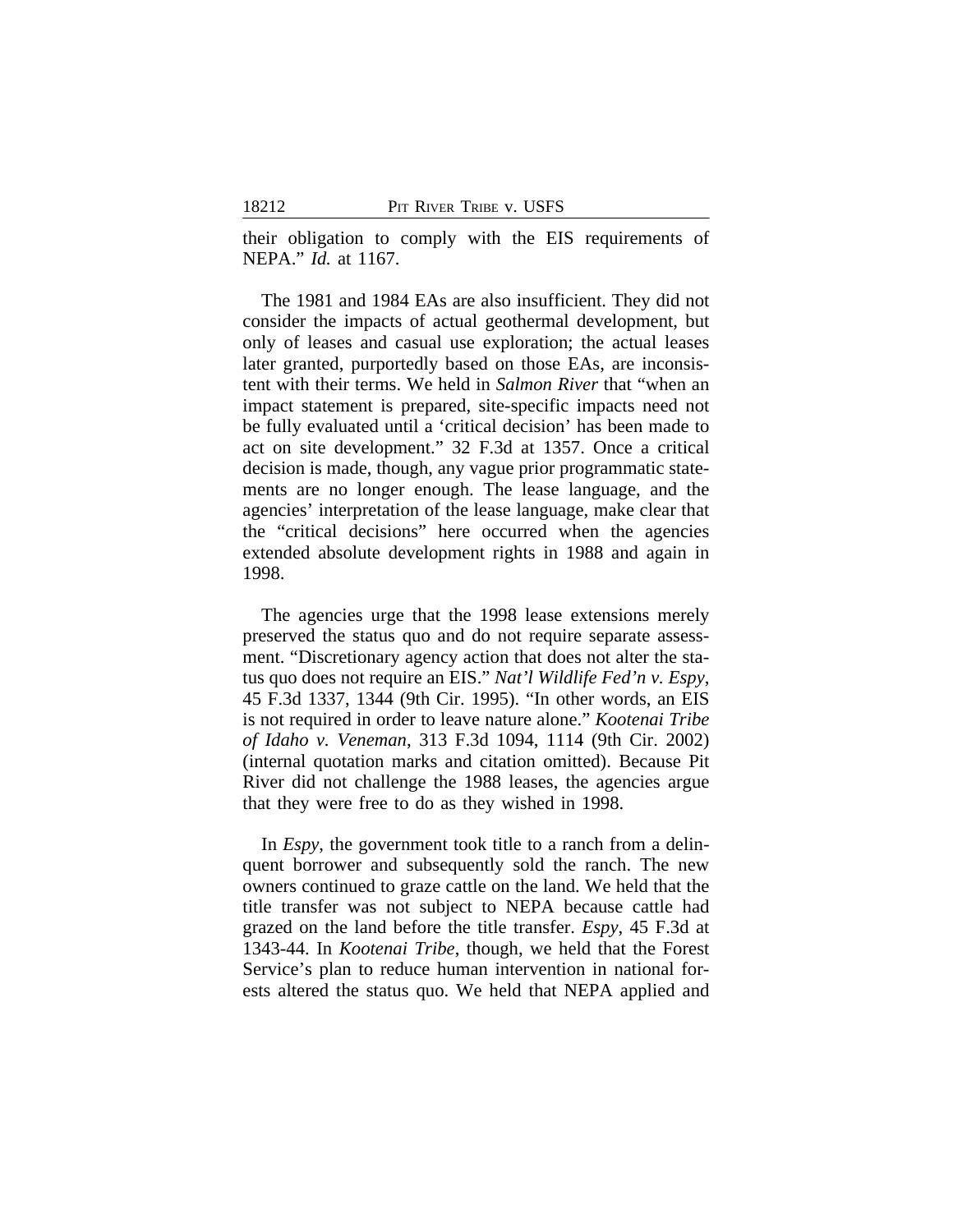that the initiative required an EIS. *Kootenai Tribe*, 313 F.3d at 1115.

We conclude that the situation presented here is different from the "continued use" scenario in *Espy*. Without the affirmative re-extension of the 1988 leases, Calpine would have retained no rights at all to the leased property and would not have been able to go forward with the Fourmile Hill Plant. The status quo before the 1998 extensions was that Calpine owned rights to produce geothermal steam valid through May 31, 1998, after which Calpine owned nothing. Instead of preserving the status quo, the lease extensions gave Calpine an extra five years to develop the land and the possibility of obtaining a future lease extension of up to forty years.

**[15]** Like the original 1988 leases, the 1998 extensions of Calpine's leases did not reserve to the agencies the absolute right to deny development and did not merely preserve the status quo. Under NEPA and our case law, the agencies were required to complete an environmental impact statement before extending the leases. This obligation was not satisfied by the earlier environmental reviews.

### B.

Calpine urges that any deficiency in the environmental review before the 1998 lease extensions has been rendered moot by the preparation of the 1998 EIS for the Fourmile Hill Plant. The district court held that the preparation of the 1998 EIS "mooted" the claim, because preparation of the EIS was the relief sought by Pit River. *Pit River Tribe*, 306 F. Supp. 2d at 945-46. The issue is actually one of standing rather than mootness, because the EIS was completed before the beginning of this litigation. *See Friends of the Earth*, 528 U.S. at 189-90 (describing difference between standing and mootness). The question is whether "the relief [Pit River] has requested will remedy its harm." *Ocean Advocates*, 402 F.3d at 860.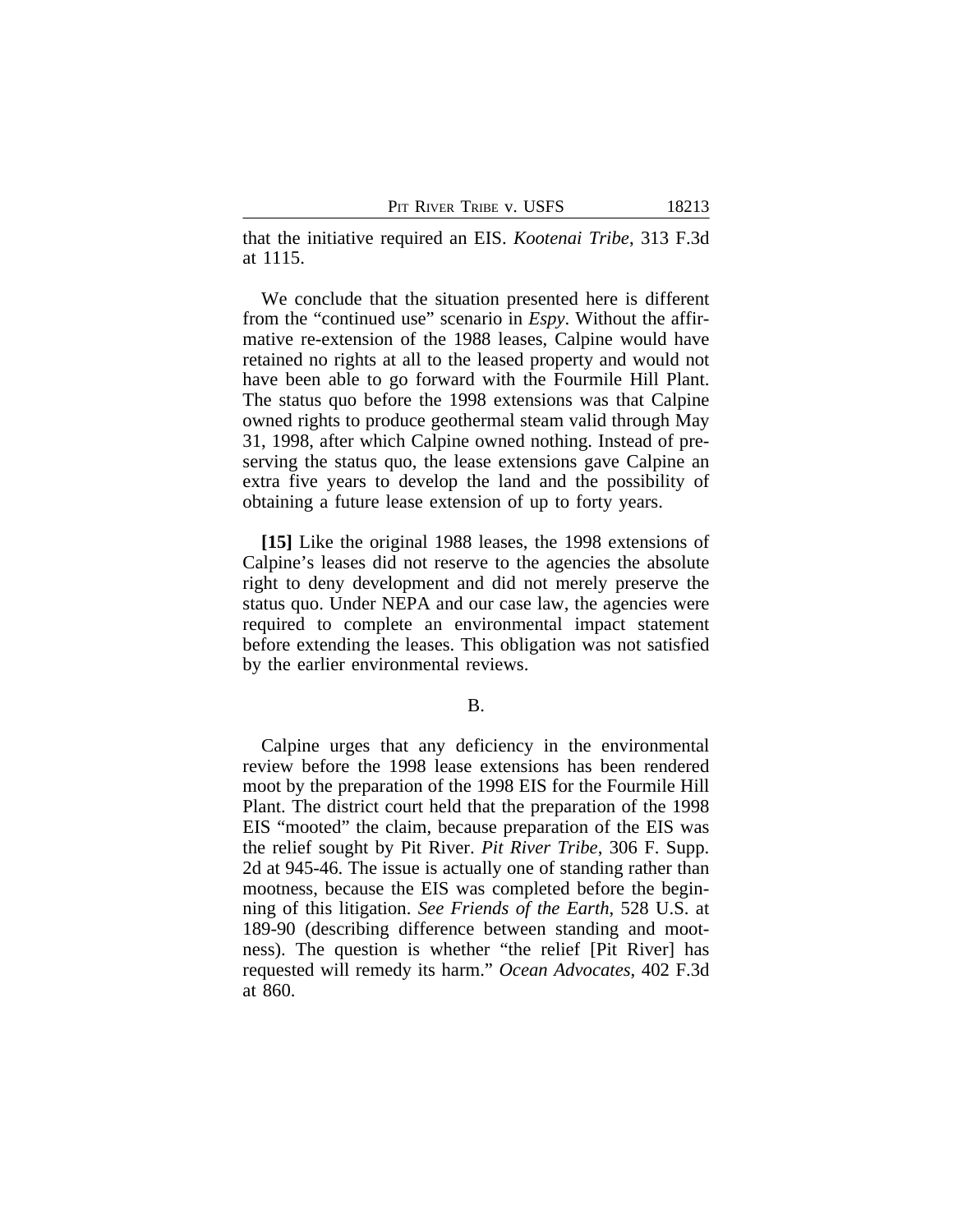NEPA requires that federal agencies include a detailed statement of "alternatives to the proposed action" in any recommendation or report on actions significantly affecting the quality of the human environment. 42 U.S.C. § 4332(2) (C)(iii). Additionally, the statute mandates that the agencies "study, develop, and describe appropriate alternatives to recommended courses of action in any proposal which involves unresolved conflicts concerning alternative uses of available resources." *Id.* § 4332(2)(E). The "alternatives" section is "the heart of the environmental impact statement." 40 C.F.R. § 1502.14. "The consideration of alternatives requirement . . . guarantee[s] that agency decisionmakers have before them and take into proper account all possible approaches to a particular project (*including total abandonment of the project*) which would alter the environmental impact and the costbenefit balance." *Bob Marshall Alliance*, 852 F.2d at 1228 (internal quotation marks, punctuation, and citation omitted) (emphasis in original).

"The purpose of an EIS is to apprise decisionmakers of the disruptive environmental effects that may flow from their decisions at a time when they retain a maximum range of options." *Conner*, 848 F.2d at 1446 (internal quotation marks, punctuation, and citation omitted). We have already concluded that the agencies should have prepared an EIS at the time of the 1998 lease extensions. To allow the later 1998 EIS to compensate for the nonexistent earlier review would violate both federal regulations and our case law.

**[16]** Federal regulations explicitly, and repeatedly, require that environmental review be timely. "Agencies shall integrate the NEPA process with other planning at the earliest possible time to insure that planning and decisions reflect environmental values, to avoid delays later in the process, and to head off potential conflicts." 40 C.F.R. § 1501.2 (2005). Similarly, regulations mandate that an environmental impact statement be commenced "as close as possible to the time the agency is developing or is presented with a proposal." 40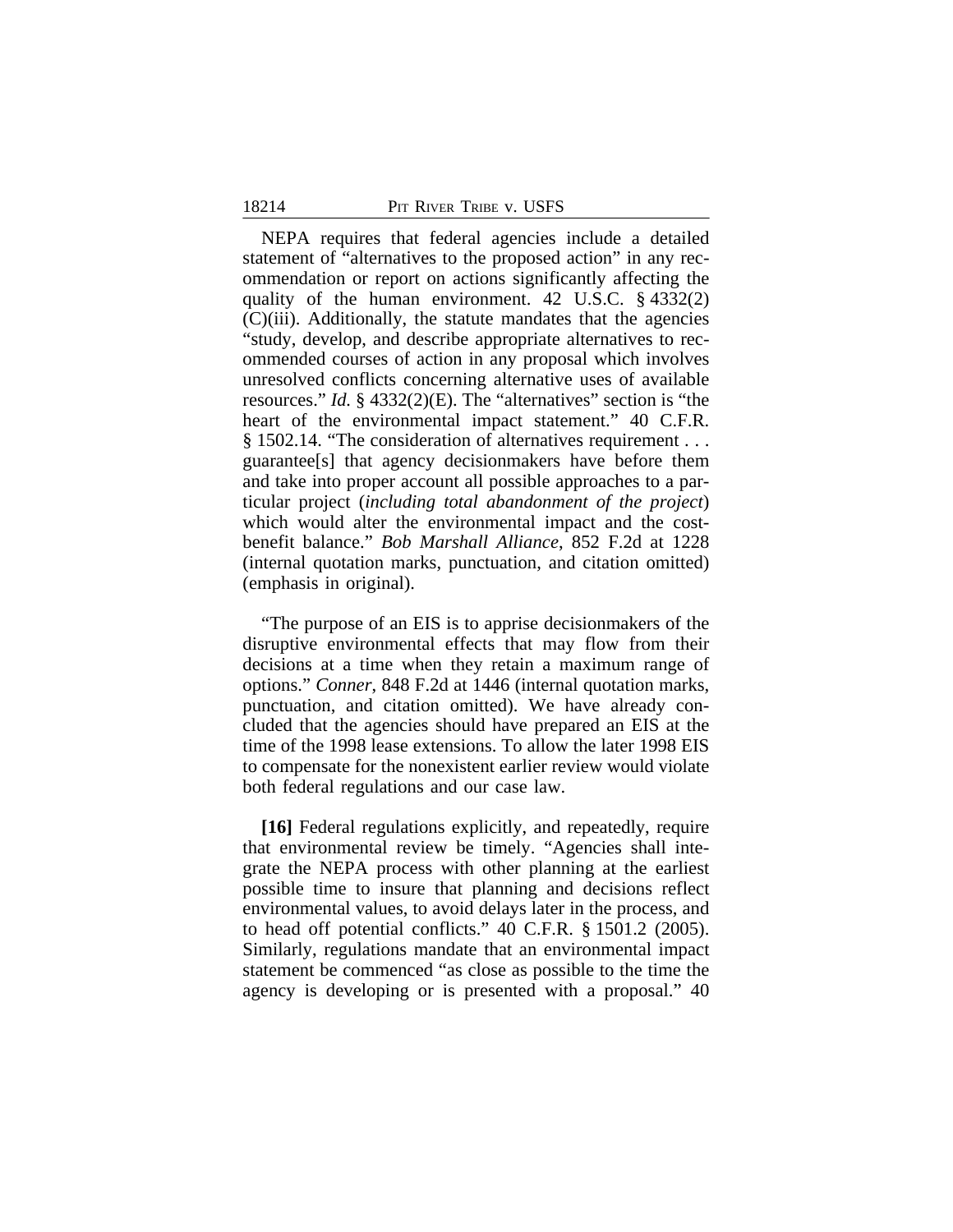PIT RIVER TRIBE V. USFS 18215

C.F.R. § 1502.5 (2005). "The statement shall be prepared early enough so that it can serve practically as an important contribution to the decisionmaking process and will not be used to rationalize or justify decisions already made." *Id.; see also* 40 C.F.R. § 1502.2(g) (2005) ("Environmental impact statements shall serve as the means of assessing the environmental impact of proposed agency actions, rather than justifying decisions already made").

**[17]** Consistent with these regulations, we have repeatedly held that dilatory or ex post facto environmental review cannot cure an initial failure to undertake environmental review. In *Save the Yaak Committee v. Block*, the Forest Service began construction of a section of a road without preparation of an EA, and belatedly completed an EA two years later. 840 F.2d 714, 716-17 (9th Cir. 1988). We cited the federal regulations in holding that the preparation of the EA and other environmental documents was untimely. "The rationale behind this rule is that inflexibility may occur if delay in preparing an EIS is allowed: After major investment of both time and money, it is likely that more environmental harm will be tolerated." *Id.* at 718 (internal quotation marks and citations omitted). We held that the agencies' failure to comply with NEPA's timing requirements "seriously imped[ed] the degree to which their planning and decisions could reflect environmental values." *Id.* at 718-19.

We reached a similar conclusion in *Metcalf v. Daley*, 214 F.3d 1135 (9th Cir. 2000). In that case, the Makah Tribe sought approval to resume the hunting of gray whales. The hunting of gray whales was regulated by the International Convention for the Regulation of Whaling, to which the United States was a party. Government agencies entered into two written agreements with the Makah to support the Makah's proposal. *Id.* at 1139. Soon thereafter, the agencies issued a final EA and a Finding of No Significant Impact. *Id.* at 1140. The agencies thus did prepare an EA, undertake environmental review, and issue a FONSI, "but they did so after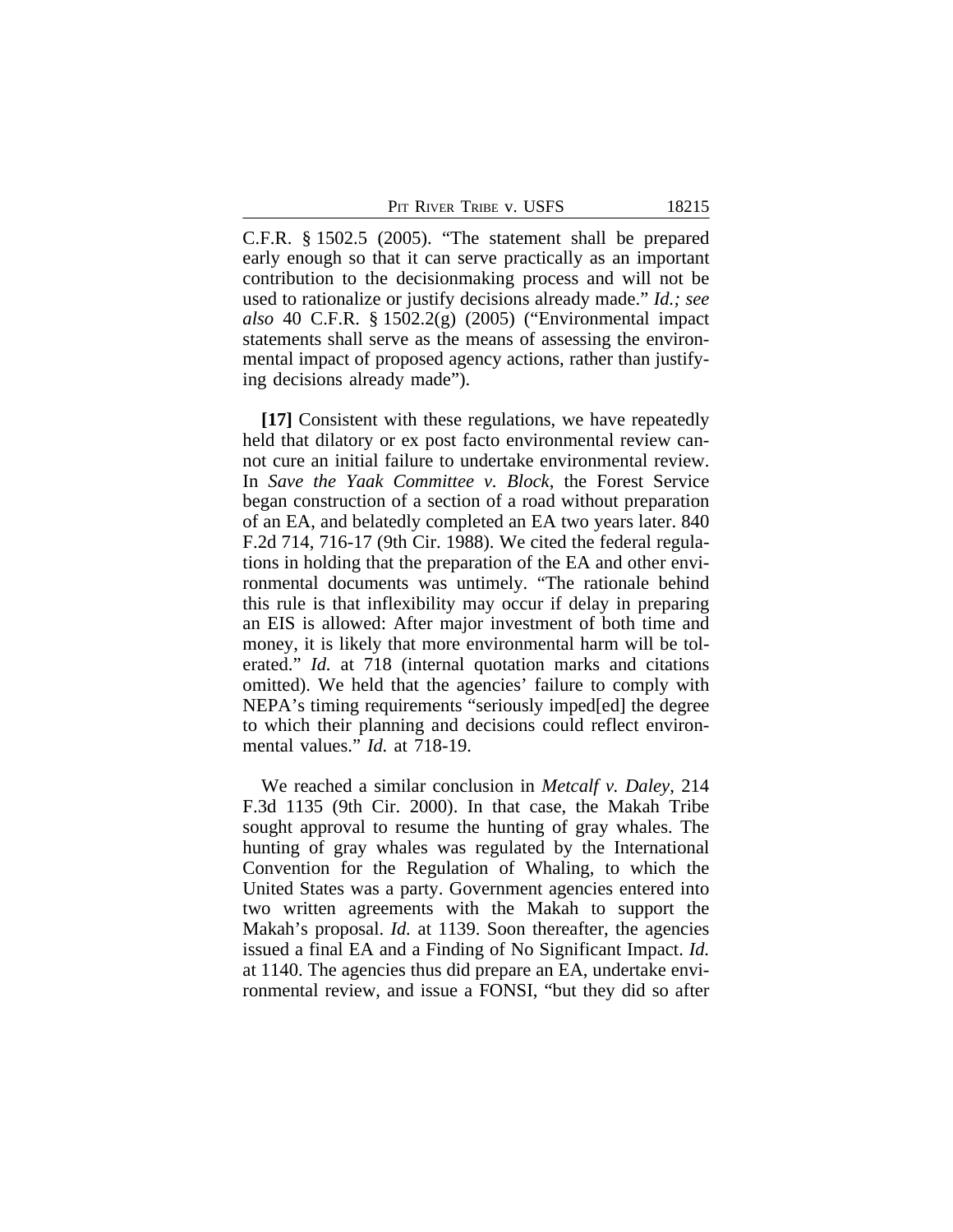already having signed two agreements binding them to support the Tribe's proposal." *Id.* at 1142. On the same day as the release of the FONSI, the plaintiffs brought suit, alleging violation of NEPA and other statutes in supporting the Makah's proposal without first undertaking environmental review. *Id.* at 1140. We agreed, holding that the agencies had made an "irreversible and irretrievable commitment of resources" prior to environmental review. *Id.* at 1143.

**[18]** In the present case, there is even less reason than there was in *Metcalf* or in *Save the Yaak* to hold that the later review cured the earlier failure. In *Metcalf*, the later review actually addressed the issue of whether the government should support the Makah's proposal. Here, on the contrary, the tardy EIS did not address the issue that should have been addressed in 1988 and 1998: whether the land in question should be leased at all.

**[19]** The 1998 EIS simply did not consider the no-action alternative. The stated purpose of the project was "to develop the geothermal resource on Calpine's Federal Geothermal Leases CA21924 and CA21926 to economically produce and deliver electrical energy to BPA and others." The 1998 EIS, in its "alternatives" section, specifically stated that the only alternatives under consideration were those "[l]ocated on the Calpine Federal geothermal leases." The sole mention of the no action alternative stated that it "would not meet the purpose and need for the proposed action." The 1998 EIS failed to take the requisite "hard look" at whether the leases should have been extended; it therefore cannot possibly remedy the earlier violation. To allow the 1998 EIS to cure the earlier violation would mean using the EIS "to rationalize or justify [a] decision[] already made," although the EIS does not even address that earlier decision. *See Save the Yaak*, 840 F.2d at 718, *quoting* 40 C.F.R. § 1502.5.

In *West v. Secretary of the Department of Transportation*, when discussing mootness, we reiterated that if completion of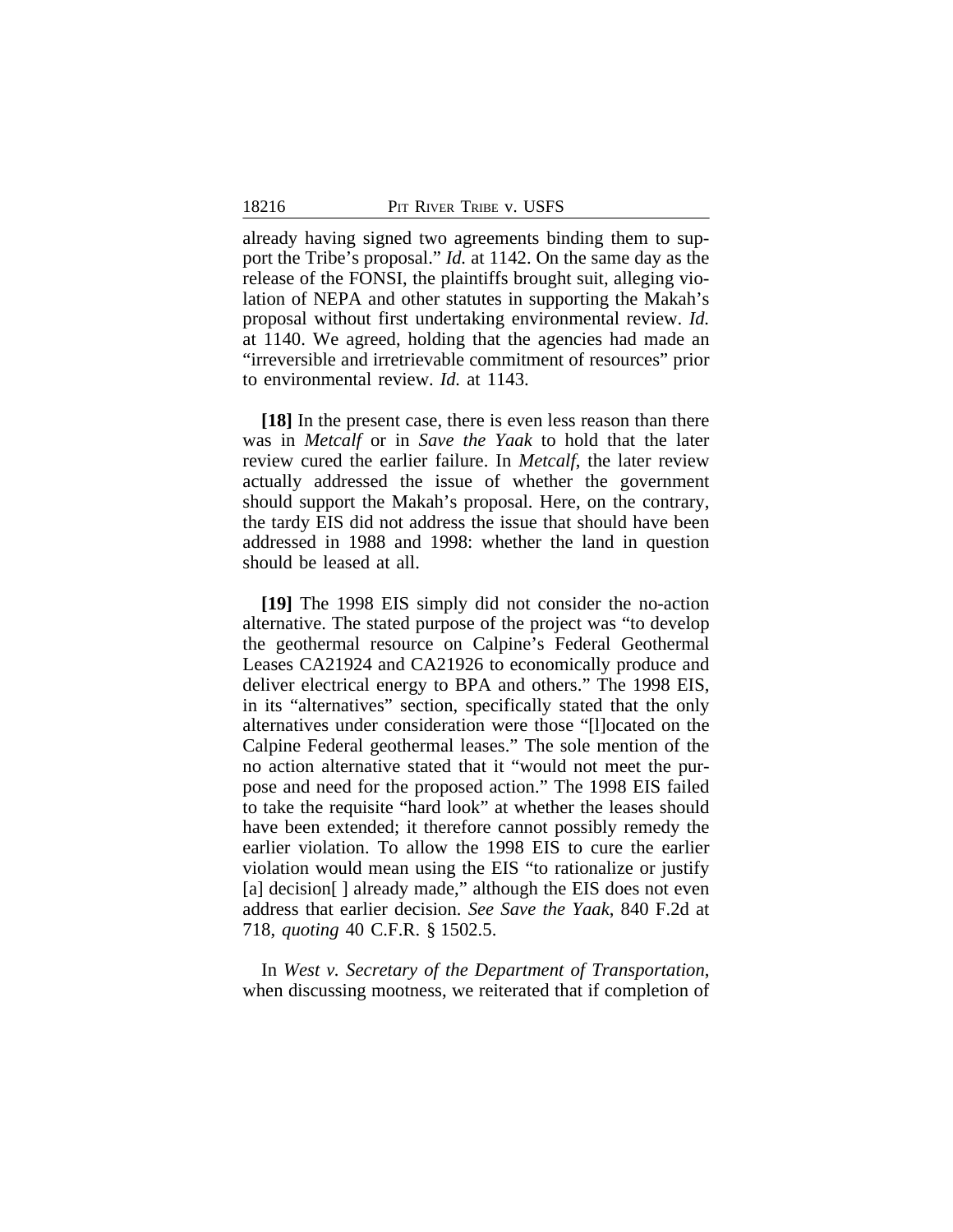PIT RIVER TRIBE V. USFS 18217

the challenged action were sufficient to moot a NEPA claim, an agency "could merely ignore the requirements of NEPA, build its structures before a case gets to court, and then hide behind the mootness doctrine. Such a result is not acceptable." 206 F.3d 920, 925 (9th Cir. 2000) (internal quotation marks, citation, and emphasis omitted). Similarly, an agency does not satisfy NEPA by ignoring the statute at the critical stage, committing resources to development, and eventually completing an EIS—however lengthy and exhaustive—that simply asserts that the fundamental decision to develop has already been made.

**[20]** Because the 1998 EIS was premised on the notion that the leases were valid and granted development rights to Calpine, the 1998 EIS cannot substitute for an EIS evaluating the decision to extend the underlying lease rights as an initial matter. The agencies never took the requisite "hard look" at whether the Medicine Lake Highlands should be developed for energy at all. By the time the agencies completed the 1998 EIS, "the die already had been cast. The 'point of commitment' to this proposal"— the extension of the leases— "clearly had come and gone." *Metcalf*, 214 F.3d at 1144. Accordingly, in spite of the 1998 EIS, we hold that the 1998 lease extensions—and the entire Fourmile Hill Plant approval process for development of the invalid lease rights—violated NEPA.

**V.**

Pit River also argues that the agencies violated NHPA by failing to identify traditional cultural properties on the leaseholds before issuing or extending the leases. The district court found that the preparation of the 1998 EIS provided all the relief sought on these claims. *See Pit River Tribe*, 306 F. Supp. 2d at 945-46. In the alternative, the district court held that the lease extensions were not subject to NHPA because they did not change the status quo. *Id.* at 946 n.10.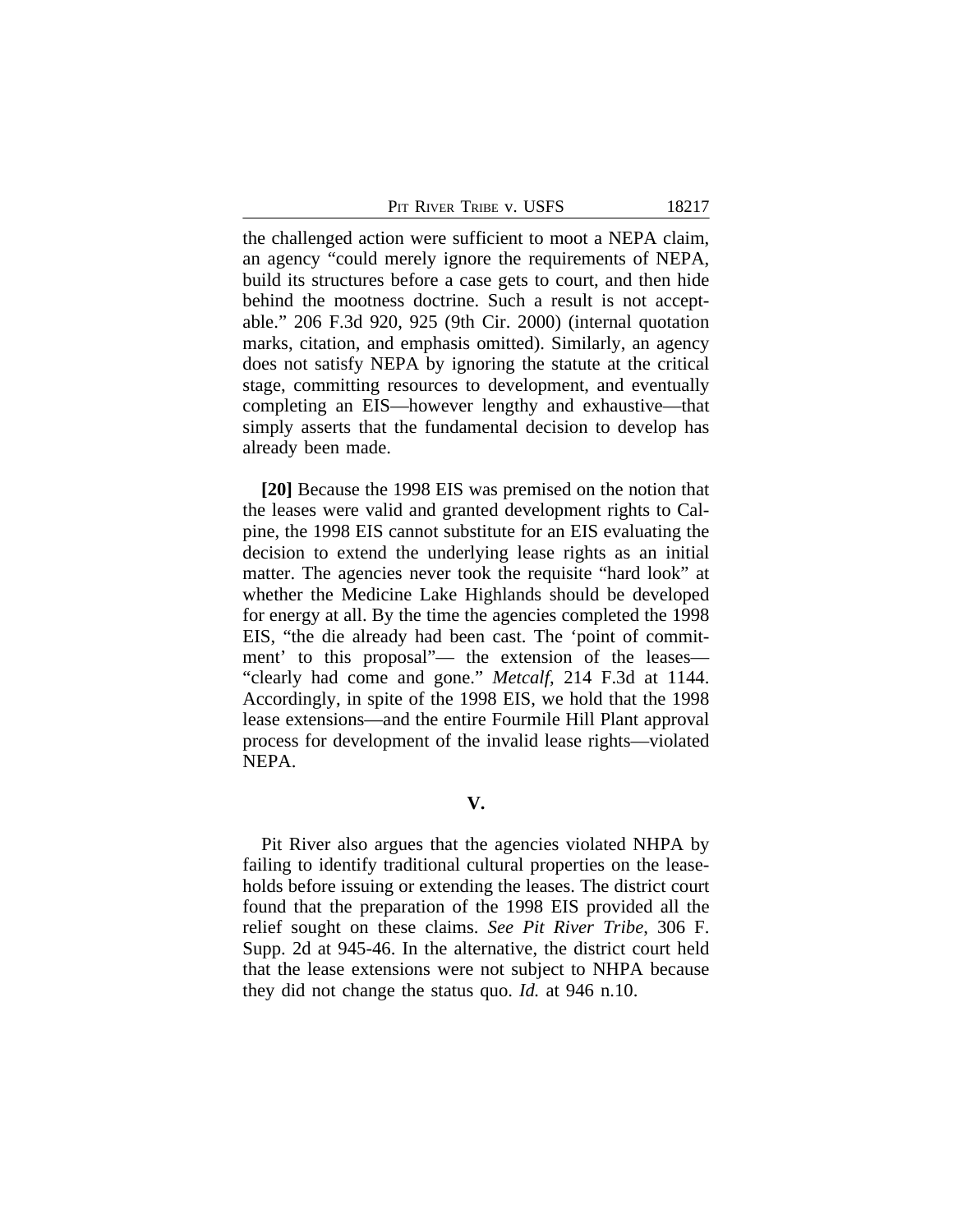#### 18218 PIT RIVER TRIBE V. USFS

**[21]** "The NHPA involves a series of measures designed to encourage preservation of sites and structures of historic, architectural, or cultural significance." *San Carlos Apache Tribe v. United States*, 417 F.3d 1091, 1093-94 (9th Cir. 2005) (internal quotation marks and citation omitted). To this end, the statute "requires a federal agency to 'take into account the effect of [any] undertaking on any district, site, building, structure, or object that is included in or eligible for inclusion in the National Register.' " *Morongo Band of Mission Indians v. FAA*, 161 F.3d 569, 581 (9th Cir. 1998), *quoting* 16 U.S.C. § 470(f). "When an undertaking may affect properties of historic value to an Indian tribe on non-Indian lands, the consulting parties shall afford such tribe the opportunity to participate as interested persons." *Muckleshoot Indian Tribe v. U.S. Forest Serv.*, 177 F.3d 800, 806 (9th Cir. 1999), *quoting* 36 C.F.R. § 800.1(c)(2)(iii). The effort must be "initiated early in the undertaking's planning, so that a broad range of alternatives may be considered during the planning process for the undertaking." 36 C.F.R. § 800.1(c). "NHPA is similar to NEPA except that it requires consideration of historic sites, rather than the environment." *United States v. 0.95 Acres of Land*, 994 F.2d 696, 698 (9th Cir. 1993).

**[22]** It is undisputed that no consultation or consideration of historical sites occurred in connection with the lease extensions, although NHPA consultation did occur in the Fourmile Hill Plant approval process. The agencies defend the lack of NHPA analysis on the same grounds that they defended their lack of NEPA analysis: that no analysis was required, and, in the alternative, that the later analysis cured the earlier failure. For the reasons discussed above, we hold that the extension of the leases was a federal undertaking requiring review. Similarly, the later NHPA review cannot cure the earlier violation, because it did not deal with the question of whether the land should have been leased at all. Consequently, we hold that the agencies violated NHPA by failing to complete the necessary review before extending the leases.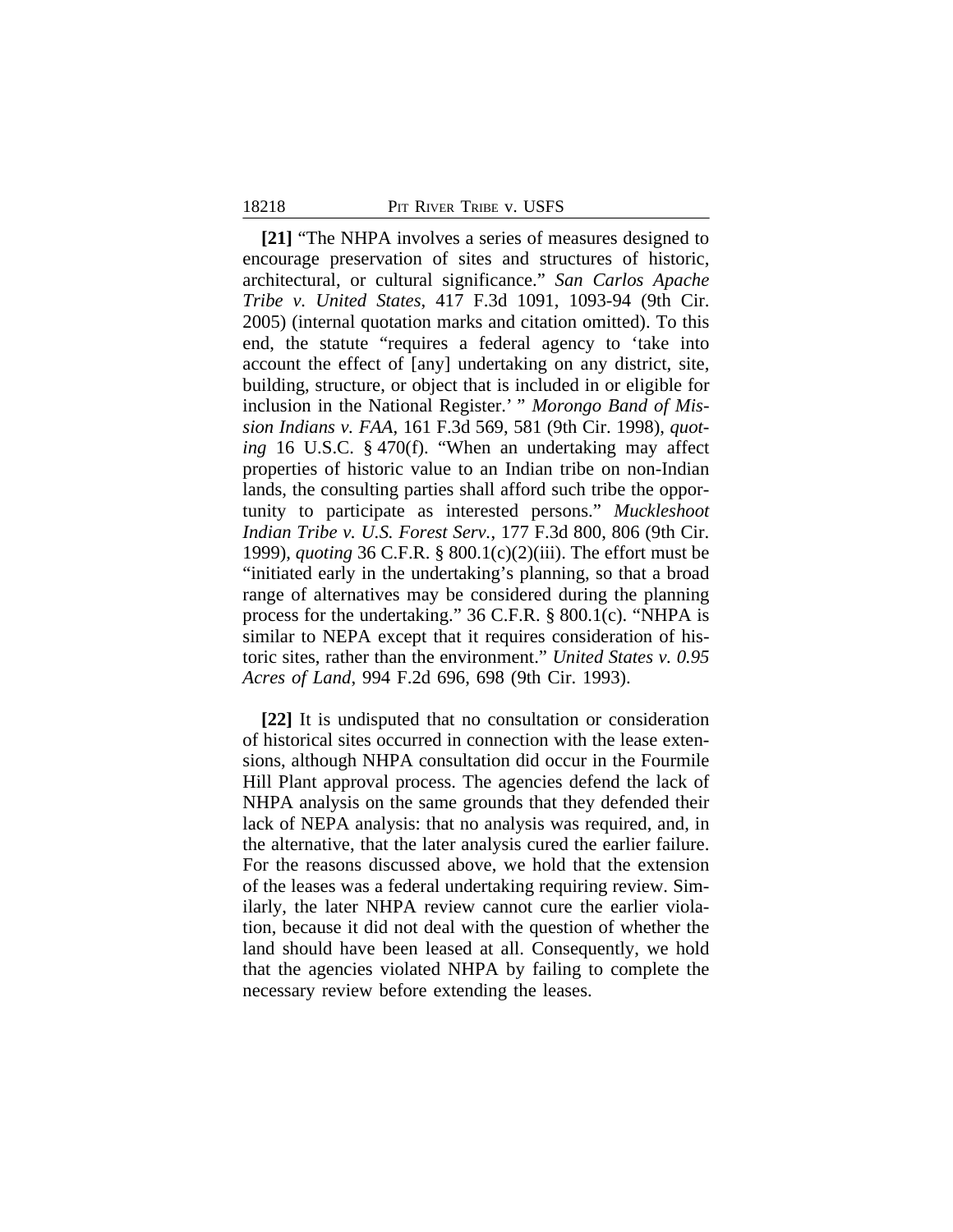# Pit River contends that the agencies violated their fiduciary duty to the Pit River Tribe by failing to protect the Tribe's interests during the development process. The district court held that the agencies fully satisfied their fiduciary duty because they "did not violate any statutes during the approval process for Fourmile Hill." *Pit River Tribe*, 306 F. Supp. 2d at 950.

**[23]** "The federal government owes a fiduciary obligation to all Indian tribes as a class." *Inter Tribal Council of Ariz., Inc. v. Babbitt*, 51 F.3d 199, 203 (9th Cir. 1995). We have held that agencies must at least show "compliance with general regulations and statutes not specifically aimed at protecting Indian tribes." *Morongo Band*, 161 F.3d at 574. Because we conclude that the agencies violated both NEPA and NHPA during the leasing and approval process, it follows that the agencies violated their minimum fiduciary duty to the Pit River Tribe when they violated the statutes. We therefore need not reach any of the other fiduciary duty arguments raised by Pit River. In particular, we do not reach the question of whether the fiduciary obligations of federal agencies to Indian nations might require more.

# **VII.**

**[24]** The agencies violated their duties under NEPA and NHPA and their fiduciary duty to the Pit River Tribe by failing to complete an environmental impact statement before extending Calpine's leases in 1998. Hence, both the five-year lease extensions and the subsequent forty-year extensions must be undone. The rest of the project approval process, including the 1998 EIS, was premised on Calpine's possession of a valid right to develop the land and therefore must be set aside. We do not reach Pit River's three claims based on agency actions subsequent to the 1998 lease extensions: the agency decisions in 2000, the NFMA claims, and the APA